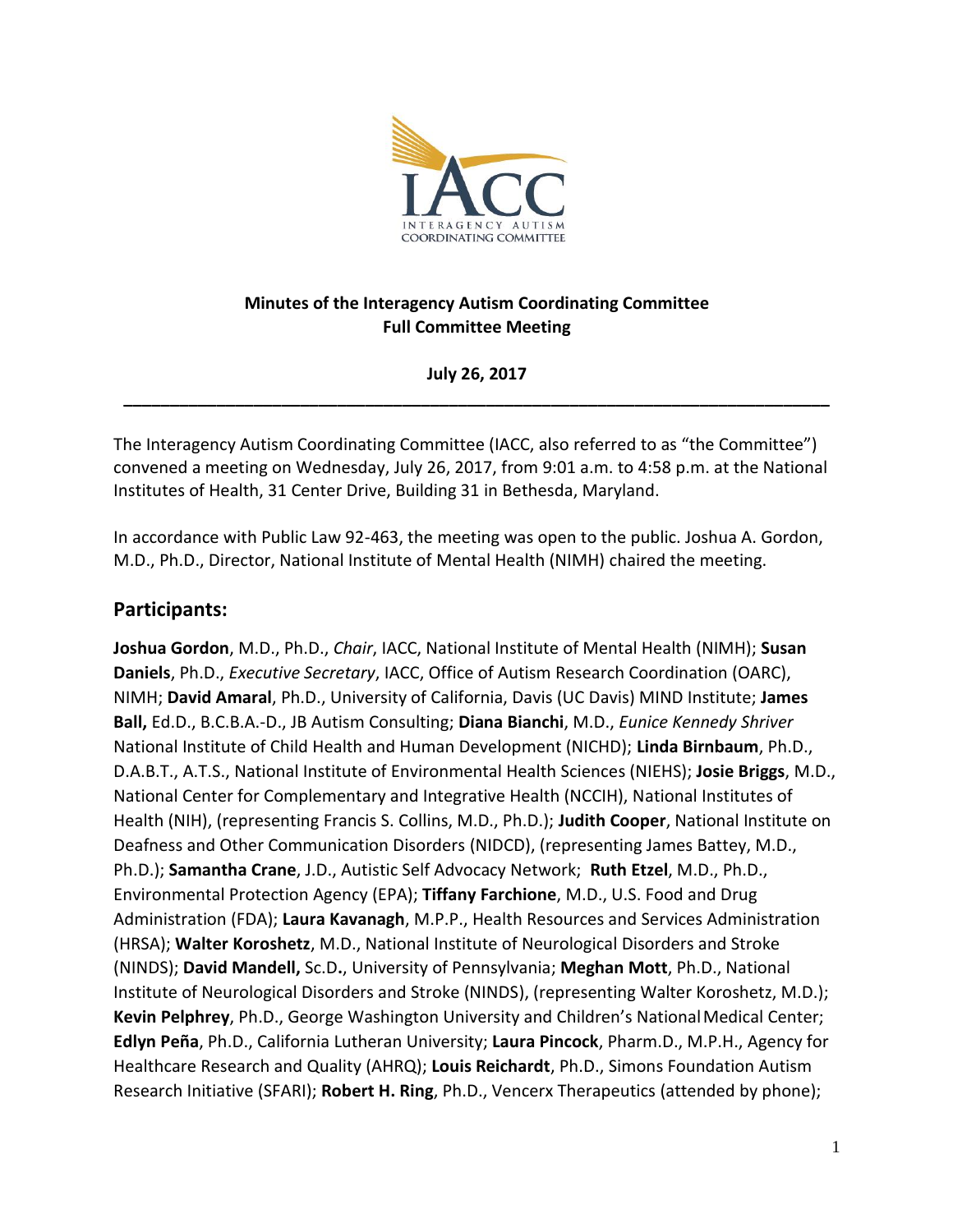**John Elder Robison**, College of William and Mary; **Marcella Ronyak,** Ph.D., L.C.S.W., C.D.P, Indian Health Service (IHS); **Stuart K. Shapira**, M.D., Ph.D., Centers for Disease Control and  Prevention (CDC); **Melissa Spencer**, Social Security Administration (SSA); **Julie Lounds Taylor**, Ph.D., Vanderbilt University; **Larry Wexler**, Ed.D., U.S. Department of Education (ED); **Nicole Williams**, Ph.D., U.S. Department of Defense (DoD) (attended by phone).

# **Call to Order, Roll Call and Welcome**

 **Joshua Gordon, M.D., Ph.D.**, Director, NIMH and Chair, IACC; **Susan Daniels, Ph.D.**, Director, OARC, NIMH, and Executive Secretary, IACC

Dr. Joshua Gordon called the meeting to order at 9:01 a.m. and Dr. Susan Daniels took roll call.

## **Welcome and Introductions**

 Director for the Division of Behavioral Health, Indian Health Service (IHS) Headquarters, whose focus is to increase access and awareness for IHS, and Dr. Laura Pincock, Pharmacist Officer for the Agency for Healthcare Research and Quality (AHRQ), who joined in January but was not introduced at that time. Dr. Gordon introduced two new members to the Committee: Dr. Marcella Ronyak, Deputy

The minutes from the last meeting were approved without comment.

## **Update from the Office of the National Autism Coordinator**

 for Health (Science and Medicine), Office of the Assistant Secretary for Health, Department of Health and Human Services (HHS) **Thomas E. Novotny, M.D., M.P.H.,** National Autism Coordinator & Deputy Assistant Secretary

Dr. Thomas Novotny remarked that the interagency review of the report to Congress on Young [Adults and Transitioning Youth with Autism Spectrum Disorder](https://www.hhs.gov/sites/default/files/2017AutismReport.pdf) was completed on Friday. It was a well-researched exploration of all the issues related to the transition phase that was sent around to several federal agencies for review. Dr. Novotny thanked the Committee for the substantive comments and said that they hope to have a public rollout in the next few weeks. The NIMH Office of Autism Research Coordination will support the effort with production of the report, and HHS also hopes to produce an accompanying journal article, which will help make it publicly accessible. There were recommendations from the Government Accountability Office (GAO) report about collaboration and interaction with the Federal Partners in Transition, which addresses the topic of transition generally, and HHS has made progress connecting with that group. Dr. Novotny said that the interagency working group that worked on the report to Congress established a good forum that he hopes will continue, and he believes the group has answered the recommendations from the GAO report. Dr. Novotny also thanked HHS Secretary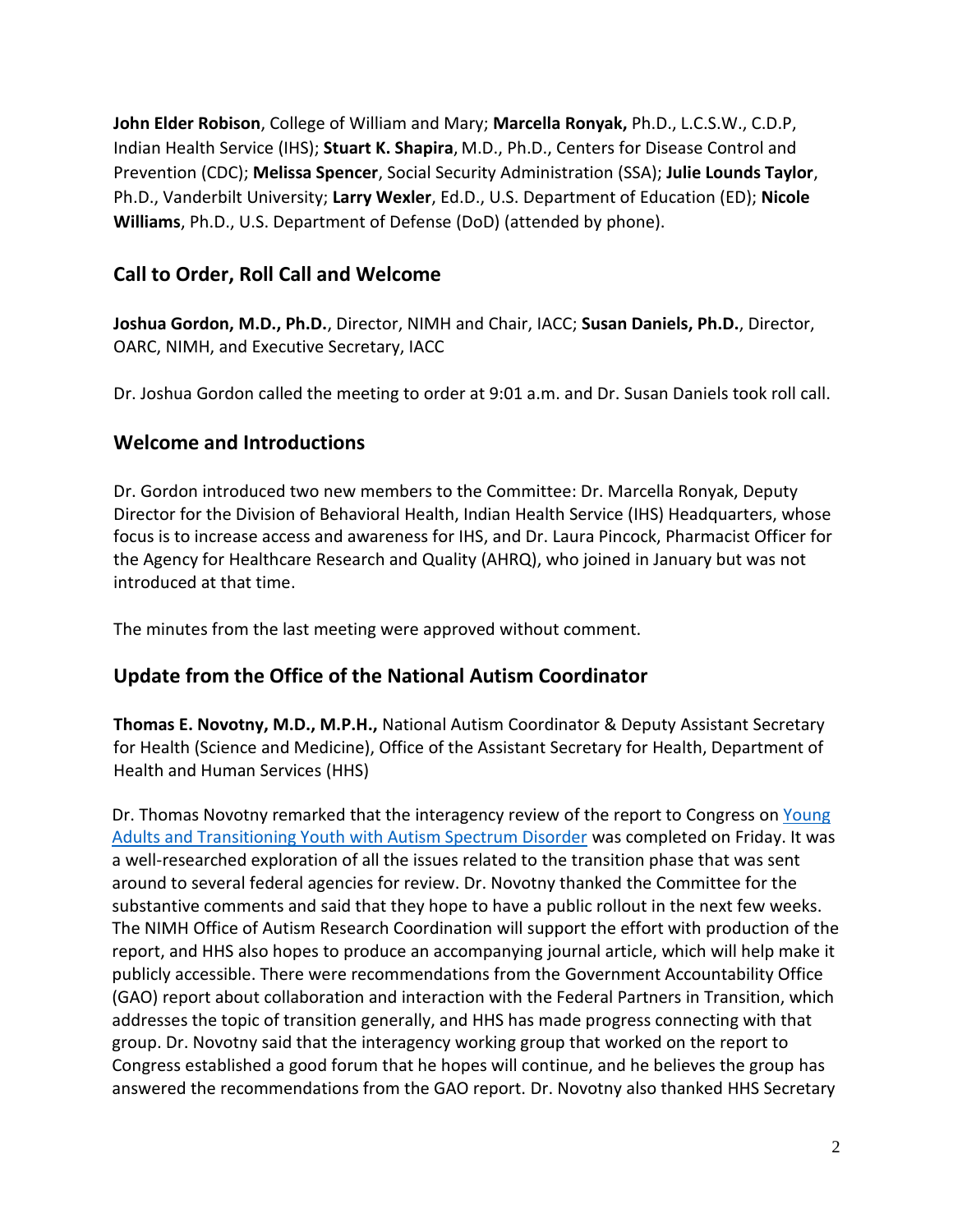Dr. Thomas Price for his recognition of autism awareness, especially with a previous blog posting in April.

 Dr. Gordon asked if the full report on the transition of youth with ASD to adulthood will be published on the IACC site. Dr. Daniels confirmed that it will.

There were no questions from the Committee for Dr. Novotny.

## **Mortality & Risk in ASD Wandering/Elopement: 2011-2016**

**Lori McIlwain,** Co-Founder and Board Chair, National Autism Association

Ms. Lori McIlwain introduced the [National Autism Association](http://nationalautismassociation.org/) (NAA) as a parent-run organization and explained that this update represents the NAA's fourth update on wandering and elopement in ASD. The NAA addresses the most urgent needs of the community, looking at lethal and higher-risk outcomes first and then towards prevention across a range of issues. The NAA offers various educational and training programs. Since 2011, they have shipped almost 40,000 Big Red Safety Boxes to families in the United States in an effort to prevent wandering. They also work with the National Center for Missing and Exploited Children to notify them of missing minors with ASD, and have helped them with almost 400 cases.

 The NAA started collecting data on wandering-related outcomes in 2009, and then began collecting data on all ASD missing person cases in 2011. From 2011 to 2016, they recorded over 800 cases of children and adults "found missing" (not reported missing but found while wandering) or missing. This is an underrepresentation of what is happening, but it represents those cases that were serious enough to report to the media. NAA used reliable media and agency information to determine the outcomes of these cases.

 From 2011 and 2016, the outcomes included 139 lethal cases, 105 cases that required medical attention, 309 close calls (rescued from high-risk situations), 5 still missing, and 250 cases with minimal or unclear risk. Across the 139 lethal cases, 71 percent died from drowning and 18 percent died by vehicle. Six individuals died by train, four from hyper/hypothermia, two from falls, and four from other trauma. Across the higher-risk categories, the highest threat was water, followed by traffic. The "other" risk categories included abduction or predator involvement, suicide ideation or completed suicide, and the use of Tasers, physical restraint, or other police involvement.

 Children aged 5-9 have the highest number of deaths, and children under age 5 have the highest lethal risk, with almost 60 percent of cases ending in death. Lethal risk drops after the age of 14. The lethal risk among females with ASD is higher than males with ASD, which is similar to findings in their previous reports. The NAA has seen a recent increase in average age for lethal cases, but the average age for non-lethal cases is relatively consistent with previous years. Drowning deaths tend to occur in younger ages and in females, and traffic deaths occur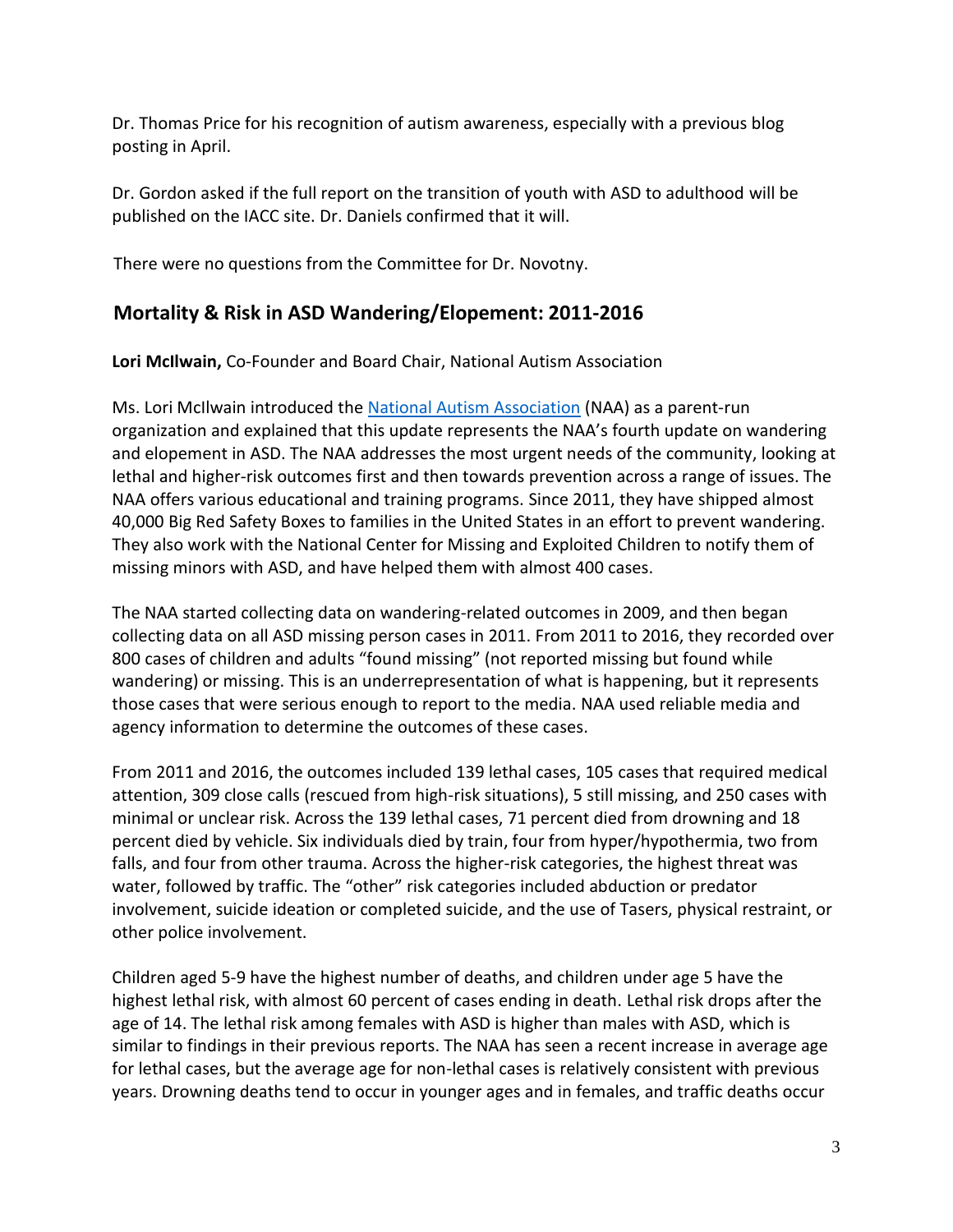in older ages and in males. Race is also a risk factor, and the NAA is seeing a disproportionate risk among black individuals with ASD.

 The year 2012 was exceptional in terms of risk, which is possibly attributed to higher temperatures. Risk of death was highest in summer and spring, and lower in fall possibly due to school transitioning. Time of day is a risk factor, where times of transition, commotion, or stress represented 39 percent of wandering. Between 9:00 P.M. and 9:00 A.M. is also a vulnerable time. The top place people left from was home, a school/school bus, or a relative's home. The top places people were found were near water or on streets. Increased lethal and injury risk occurred within residential settings, especially those that are unfamiliar, or near water. This is especially so in times of transition or commotion. Decreased risk occurred in more populated areas such as hospitals or schools, areas not near water, and in areas that supported quicker availability of these alert tools can be expanded. response time and response tools (i.e., silver alerts, tracking, Reverse 911). The NAA hopes that

 Currently, about 20 cases of missing persons with ASD occur per month. Ms. McIlwain reviewed some example cases from July 2017. She remarked that the good news is that there is now more awareness and more rescues, but they are also seeing an increase in the risk of death. disproportionate risk among African American individuals on the spectrum. The Alzheimer's community faces similar problems, but wandering does not result in as many deaths. That could be the result of training and awareness programs and initiatives. Awareness is still not widespread, especially in the southern states. There is also a

 Ms. McIlwain reviewed some technological solutions. Radio frequency tracking technology is a water. Proposed legislation known as Kevin and Avonte's Law would have expanded a radiofrequency tracking program to include people with developmental disabilities at risk of wandering or eloping. Ms. McIlwain emphasized the need to recognize that the effect of these cases goes beyond our communities, and thanked the members of Congress who have supported this bill. helpful technology—it does not use GPS, does not require a smart phone, and works under

 Ms. McIlwain said that implementation of more widespread training programs and initiatives would help the pediatric community warn caregivers of the risk. They know that these children go to water, and they know that holidays and gatherings pose a risk—information like this should be known by caregivers and responders. They want to promote outreach and awareness for the ASD African American community. Ms. McIlwain also wonders if the Department of Justice can become more involved with the Committee. They are now seeing a crossover between elopement and suicidality, and it needs to be studied and discussed. Ms. McIlwain reviewed a case of a young adult who died by suicide after elopement, whose family members have become advocates. She suggested that the IACC should address this issue at future meetings. There are more materials available at **awaare.org**, and the NAA encourages people to download their toolkits.

Dr. Gordon thanked her for the compelling and important presentation.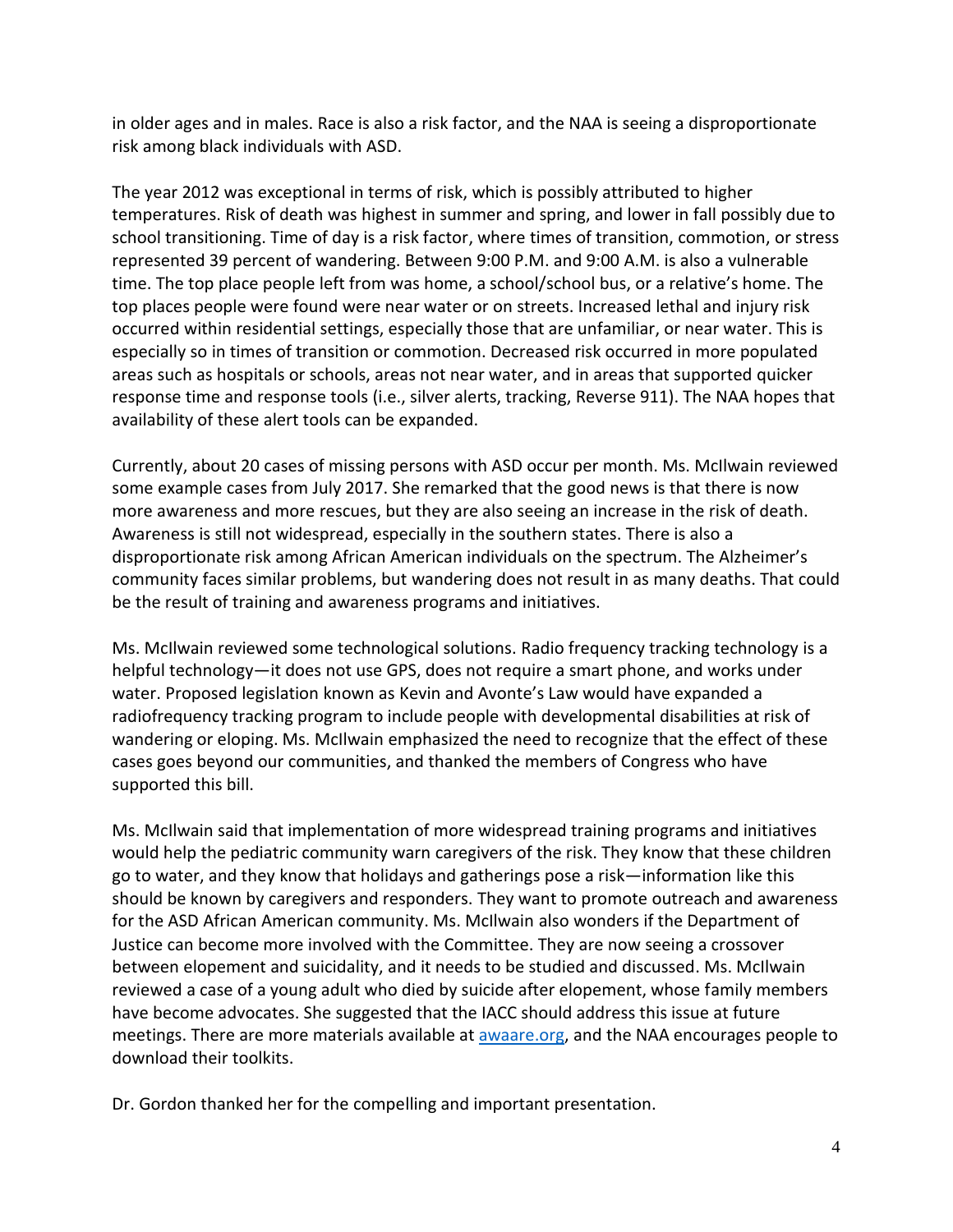# **Injury Prevention Strategies for Wandering in Families of Children with ASD**

**Paul Lipkin, M.D.**, Director, Interactive Autism Network at the Kennedy Krieger Institute

 Dr. Paul Lipkin thanked Ms. McIlwain for her important presentation, and spoke about the process of developing the <u>Interactive Autism Network</u> (IAN). IAN is focused on ways to decrease morbidity and mortality for children and adults with autism. They conducted a survey of parents registered in IAN and asked about wandering behaviors in their children. About a thousand surveys were completed across the United States, and this was some of the first data showing high rates of wandering behaviors. The overall wandering rate is 49 percent in ASD, which is significantly higher than in neurotypical children. Of those who attempted elopement, 53 percent succeeded and were missing long enough to cause concern about safety. Police were called 31 percent of the time, 65 percent were a close call with a traffic injury, and 24 percent a close call with drowning. They saw the higher functioning children tending to escape because of anxiety and lower functioning children wandering for exploration or to a favorite place.

 It was apparent that this is a common occurrence and needs more attention. There was some action—an ICD-9 code was extended from Alzheimer's to include ASD. There has been some research from the CDC and National Center for Health Statistics that verified these findings. The CDC study found that one-third of ASD children were wandering. Another study looked at preventive measures used by parents, finding that parents tend to use physical or electronic measures to prevent ASD wandering.

 They collaborated with Johns Hopkins University and Kennedy Krieger Institute to learn more about elopement patterns and caregiver strategies. Using a survey, they looked at the preventive strategies deployed by caregivers and their perceived effectiveness, burden of use, and cost. The survey was launched a year ago from about March to September 2016. They surveyed parents of children age 4-17. The fundamental question of the survey was: "Does your child try to leave safe spaces and/or the supervision of caregivers?" They collected survey data from 867 people. Of those, 526 used ongoing preventative interventions and/or their child had elopement behavior. The average age of their children was about 11, and were mostly a male, white population.

 The autism severity of this population was on the higher side with a mean Social Responsive Scale T-score of 90.3. There was also a high rate of co-occurring disorders. Parents reported high rates of intellectual disability, language disorder, ADHD, and anxiety. About one in four children had problems with aggression or self-injury. Twenty-two percent of the parents said that their child had no attempt at elopement within the last two years, but nearly half said that their child had an attempt in the last two years. About one-third of the children were attempting at least once a week. The patterns of elopement behavior showed that location was important, where most occurred from home, but also in public places such as stores, the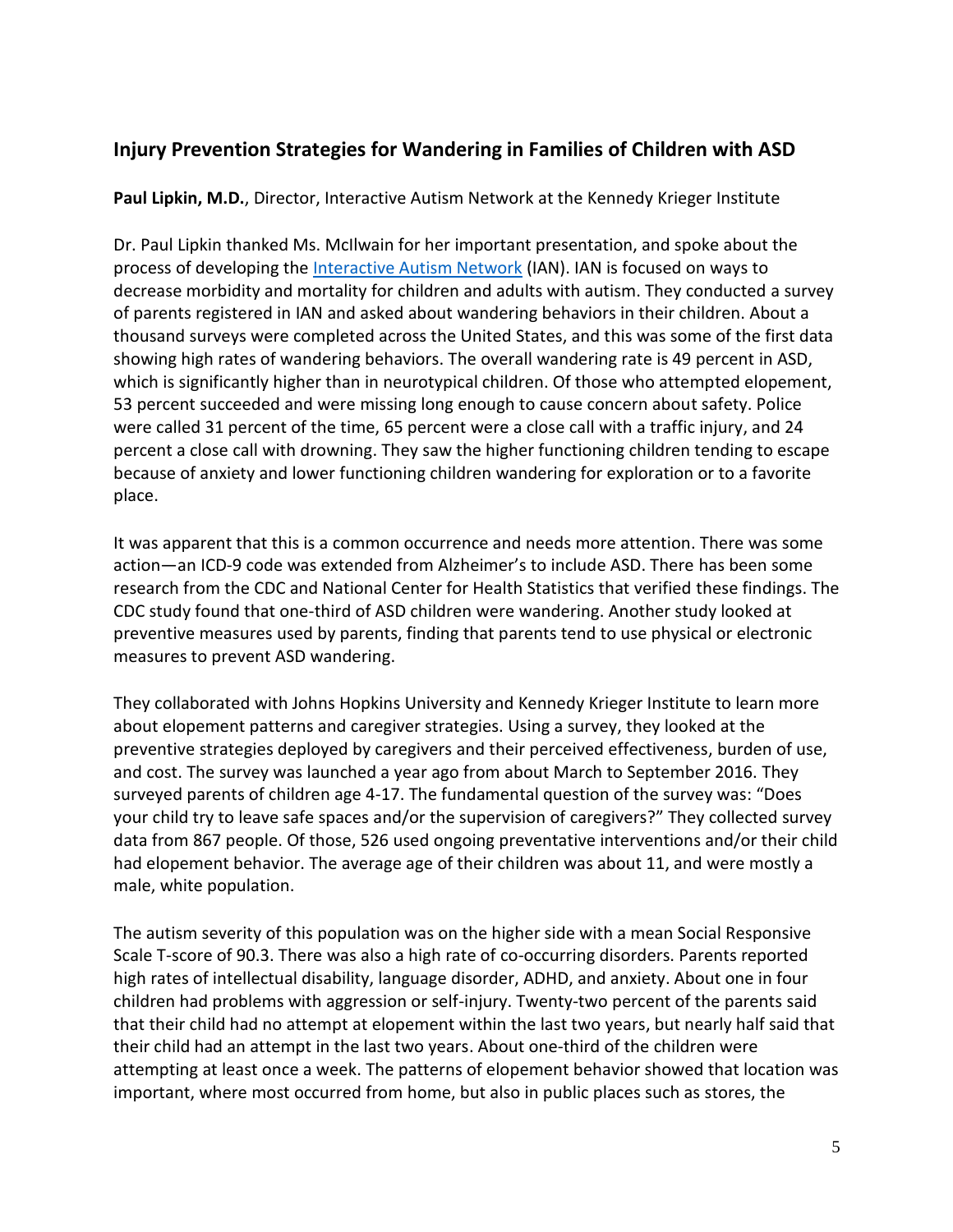classroom, or during transition. Forty-three percent were escaping an anxious situation, 40 percent from a stressful environment, and 24 percent during a conflict. Sensory situations such as noise or discomfort were high-risk situations, at 38 percent. The pursuit of a special interest was also a risk factor, at 27 percent. Other children exhibited behaviors due to impulsivity.

 Ninety-six percent of parents used at least one intervention to stop their children from wandering. Environmental strategies used included deadbolts, special latches, or gates. Many employed other services such as behavioral psychology or the use of social stories. A small but significant number used technology such as GPS trackers, and those that did not use electronic devices used IDs. Overall, parents felt that these were basically effective tools. However, the families with high rates of elopement rated the effectiveness of their strategies lower. The higher the rate of elopement, the more strategies the family will tend to try. Parents were concerned about the financial burden of using these strategies, where those families whose child eloped at least once a week sometimes spent more than \$5,000 out of pocket to keep their children safe.

 Access to some strategies can be limited or costly, such as home behavioral specialists, school aides, or service animals. Security cameras and GPS did not show as much effectiveness as the lower-tech devices. School aides were considered very effective with few burdens, but could be limited by the school. Service animals were also considered effective, but high-burden. About half the parents reported their child taking a medication, with 16 percent using medications specifically for elopement behavior. Of the medications, benzodiazepines were found to be the most effective.

 Dr. Lipkin concluded that simple interventions are generally rated as cost effective. Medications are perceived as ineffective. He suggested looking at strategies that were rated as highly effective but not commonly used.

 Dr. Lipkin spoke about the topic of suicidality in ASD as a health crisis that needs to be considered going forward. There is little research on suicidality in ASD. There are few studies done, but the results one of study show about two-thirds of the adult ASD population in the U.K. contemplated suicide, as compared to 17 percent in the general population. In the U.S., there is some data from the emergency department at Johns Hopkins Hospital showing that 31 of 104 children with ASD screened positive for suicide risk. Of these, 12 were suicide attempts. Another study from Sweden showed that the leading cause of premature death in children with ASD is suicide.

 In April, for Autism Awareness Month, IAN launched a survey called the Mental Health and Suicidal Behavior Questionnaire, looking at suicide behaviors and related factors for children and dependent adults with ASD. They have had 680 responses to date, and are running the survey through this September. Preliminary results show about 40 percent of children or dependent adults have suicide ideation, 10 percent had had some sort of plan for suicide, and 4 percent had an attempt. When asked when the first ideation occurred, the youngest age was 8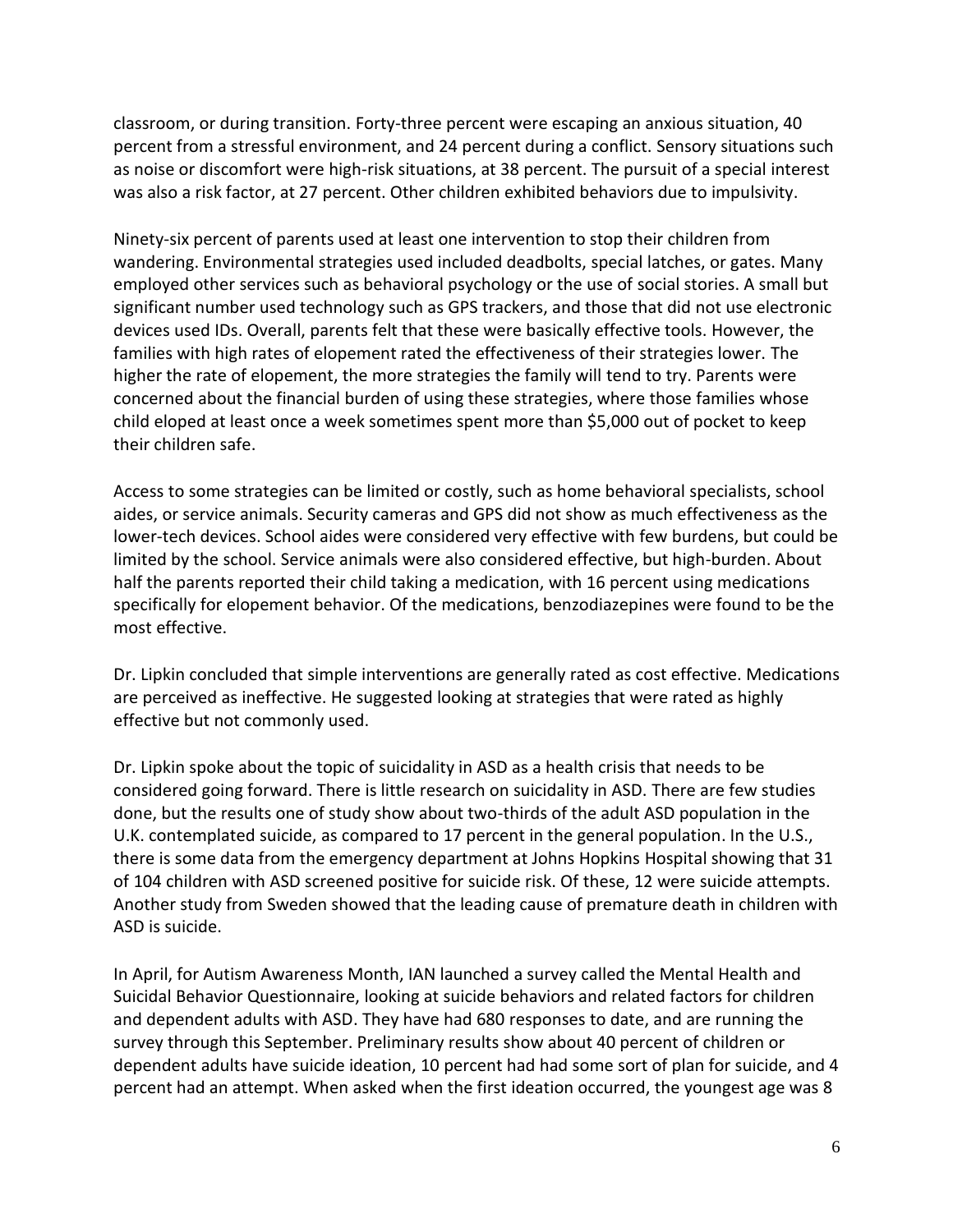and median age was 10. Median age for an attempt was 14 and earliest attempt was age 9. Dr. Lipkin thinks this is very important data for the Committee. Wandering is an issue that needs to be addressed, and so is suicide.

 Dr. Gordon thanked Dr. Lipkin for his presentation and agreed that adding suicide as a concern is important.

### **Committee Discussion of Wandering Presentations**

 Mr. John Robison commented that suicide in combination with elopement is a major problem and that there are statements from people who articulate why they run away, which is mostly to escape a stressful situation. But the parents have suggested that their children on the spectrum run away because they are curious, which may be an incorrect interpretation. In his view, it is the stressful situations that cause autistic children to flee. He wondered why it is attributed to curiosity. Mr. Robison suggested that there needs to be recognition that the stress response is an ordinary behavior, but that kids who have no other coping mechanisms respond by running away.

 Dr. Gordon commented that the high number of cases is remarkable and asked the presenters what the research says about stress as an inducer of elopement and/or suicide and what the best protective measures might be. Dr. Lipkin said that the way the question was framed may be why it looks like parents attribute it to curiosity, but that this is the data they have now, and they do not currently have an answer for why.

 Ms. McIlwain talked about case studies of children leaving a car and walking into traffic. There was an article about suicidality in a girl who did not get a chicken dinner that she loved and talked about hurting herself. In another case study, a child left his home because he did not get the dinner he wanted. These seem like small triggers, but they are huge to those kids. They are leaving the home because of some type of acute stress. It is an impulsive response, and they do not fully understand or care about the potential threats. Researchers need to decipher this behavior, especially in non-verbal individuals.

 Ms. Laura Kavanagh talked about her family using the Big Red Safety Box and thanked Ms. McIlwain for the free resource. She asked if there is a way to disaggregate their data to attribute causes as being from parent report of children who are not able to articulate why. Dr. Lipkin said that it has been both a strength and a criticism that the data is strictly on parental report, rather than clinical information or patient report.

 Dr. David Amaral agreed with Mr. Robison that stress and anxiety is underappreciated in ASD, and especially in those with lack of language. They have been focusing on differentiating anxiety from ASD. Once clinicians determine that a child has severe anxiety, in a lot of cases, the parents did not know and assumed it was part of the autism. There needs to be increased awareness. Parents may be misinterpreting why their children elope.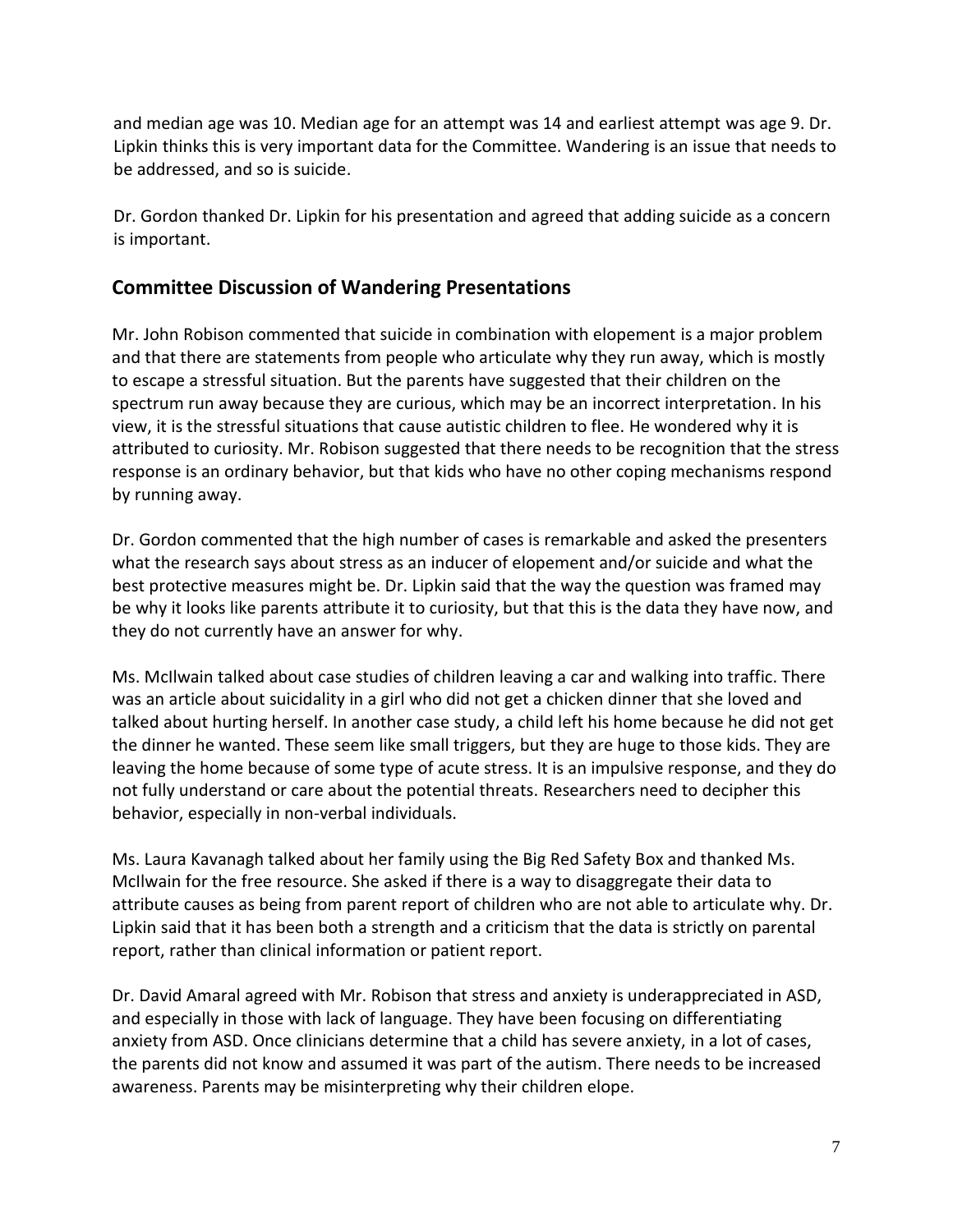Dr. Gordon asked Dr. Lipkin if there was data that showed that benzodiazepines were the most efficacious medication, and whether that related to the treatment of anxiety and a reduction of the stress response. Dr. Lipkin said that the survey did not provide that level of granularity, but he thinks it is telling that those medications were considered effective.

 Ms. Samantha Crane mentioned the elevated risk to the African American community. Her organization's research shows that there is a greater risk for police involvement in this community and that alternatives to deploying the police are needed. She suggested that in addition to talking about training police, they also need to talk about interventions that do not involve police at all. They need to be sure the training is truly relevant to the situation and that they are not perpetuating myths about autism. Some of these risk factors, like tending to go to water, can be normal behavior and not just about ASD. Ms. Crane suggested the need to be more precise in messaging. Water is a dangerous situation for all children. With respect to suicide, conflating suicidality and wandering could be a real problem. People with ASD have been dying from suicide for a long time. There is just now a heightened awareness of wandering. People with suicidality are not lost. Preventing wandering will not necessarily prevent suicide. She was concerned that the survey is asking the parent about suicidality rather than asking the child with ASD. Parents do not always know. Ms. McIlwain responded that they are helping first responders understand where to go to look for those who have wandered as quickly as possible.

 Dr. David Mandell asked if anyone knew if safety planning was effective and if it has been adapted for people with ASD or disabilities. He believes it is a logical fit and perhaps should be a consideration for the Committee. Maybe they need to be talking about safety planning, especially in groups known to be high-risk. Dr. Gordon mentioned a study about a suicide screening being adapted for people with ASD and reiterated that if you do not screen, you will not know who has an elevated risk.

 Dr. Ronyak spoke about her child who has high-functioning ASD. Her child was also diagnosed with ADHD and had to acclimate to ADHD meds. She asked if unmanaged co-occurring disorders would affect wandering. She wondered if his wandering is caused by the ADHD, anxiety, or social skills. She wondered about asking the child about suicidality—considering her own child thinking about running away and death. She wondered if this something he picks up at school, and if you can be as young as seven and think about running away because of something you cannot handle at home. She said that she realizes that there may be IRB problems with the question, but reiterated the need to be able to ask the child because parents just do not always know this information.

 outcomes were based on media reports, and that it is important to focus efforts on specific outreach to the African American population. She talked about the need to put out warnings during holidays that wandering tendencies may increase and guidance about what can be done Dr. Edlyn Peña asked if there have been any studies about black families being disproportionately affected by wandering. Ms. McIlwain pointed out that most reported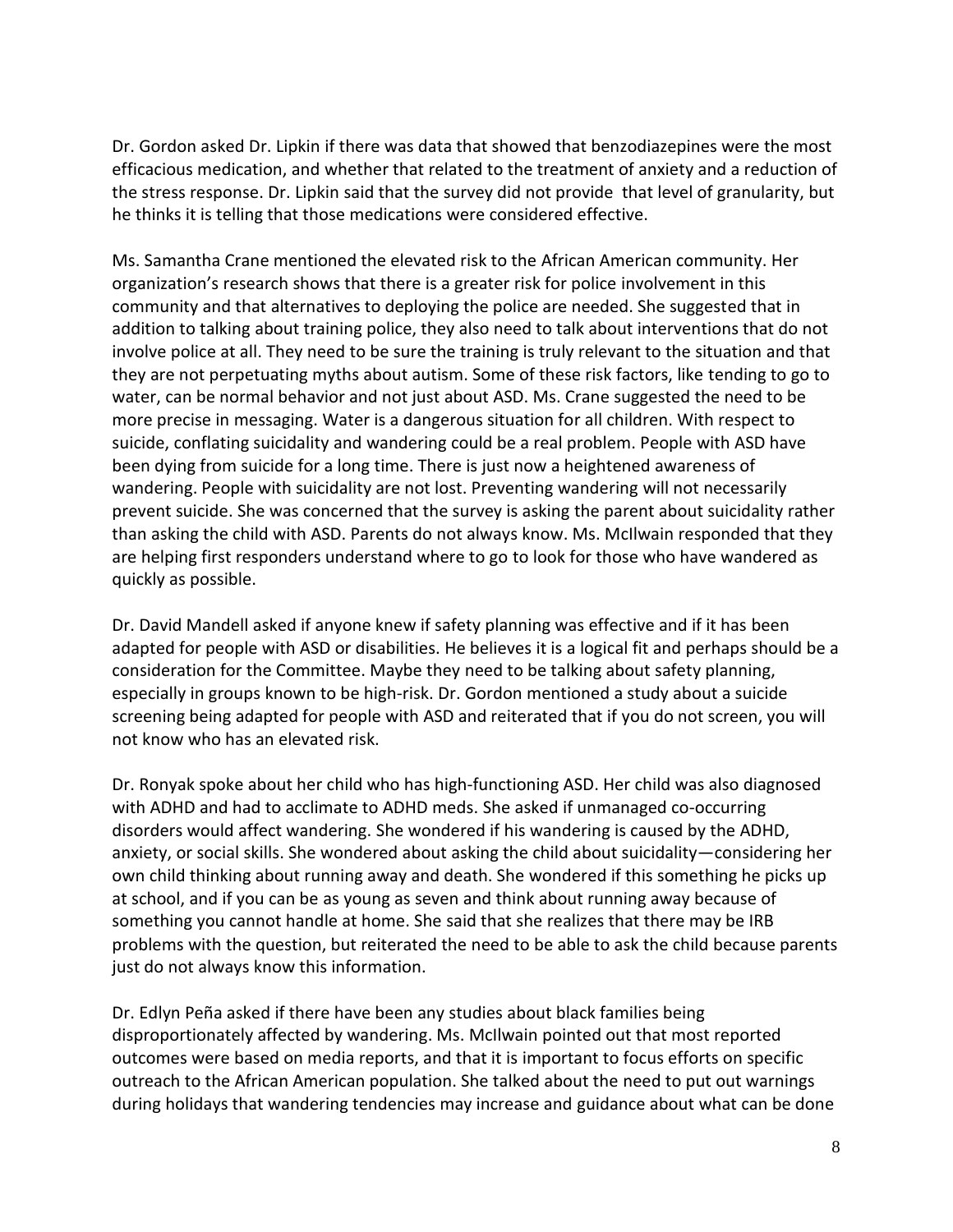to prevent it. They need to find ways to reach this population – to prepare and not scare. If programs can be established through law enforcement and fire fighters, they can reach more on the ground, since not enough is happening with pediatric physicians.

 Dr. Larry Wexler asked Dr. Lipkin how they identified participants because parents of kids with more significant autism are on the lower bound of the survey since those kids are identified early. He suggested that it is important to track the identification age in research. Dr. Lipkin said that participants are invited, and that the level of severity is in the data. Dr. Lipkin said that the mean age of their study is about 13-15 and they are not representing a younger cohort. Every large population-based survey has strengths and weaknesses.

 Dr. Linda Birnbaum brought up the lack of participation in African American, Hispanic, and other communities and said that they have to actually engage with these communities, not just provide outreach.

 Mr. Robison reminded the Committee that childhood is only one quarter of the lifespan, and that they need to keep pressing researchers to include autistic adults because this is most of the population. The true numbers of suicide are likely higher because of this population. Dr. Lipkin said that his survey only covered dependent adults, and that there was no data directly from those adults. Dr. Louis Reichardt mentioned th[e SPARK](https://sparkforautism.org/) Study had recruited both dependent and independent adults. Dr. Lipkin said that about 2,500 adults have registered and that [IAN w](https://iancommunity.org/)as an active partner in the SPARK study.

 Dr. Julie Lounds Taylor said that it is important to think about embedding suicidality in mental participating. She felt that researchers need to embed these questions into larger surveys. Dr. Lipkin said that the research community is very nervous about this issue; it's very difficult to ask families these questions and therefore hard to conduct research. The same goes with wandering—it is not easy research to do. But these are life and death issues and organizations like the NIMH and CDC need to perceive these issues as critical. health surveys. However, she wondered if a question about suicide would prevent parents from

 Dr. Diane Bianchi asked whether biological research has been done about the attraction to water, and if there is an opportunity to address prevention. Ms. McIlwain said that there has not been any research of that topic, and it is still an outstanding question. These children are trying to get to a quiet place, to libraries, gardens, or cemeteries. The drowning cases may be the kids going to a quiet place.

 population, there is a robust effort to screen, and the data is available from the NIMH and CDC. She asked if there an extra hurdle preventing researchers from tracking this in the ASD population. Some researchers say that the IRB says that autistic adults cannot consent to this type of study and that is alarming. She asked if that is the reason this data is not being tracked or if there is there another reason. Dr. Lipkin said there is a lack of awareness on this issue, and they are hoping to bring further awareness. He would maintain there are some obstacles in Ms. Crane asked about the suicide survey. There are suicidality surveys for the general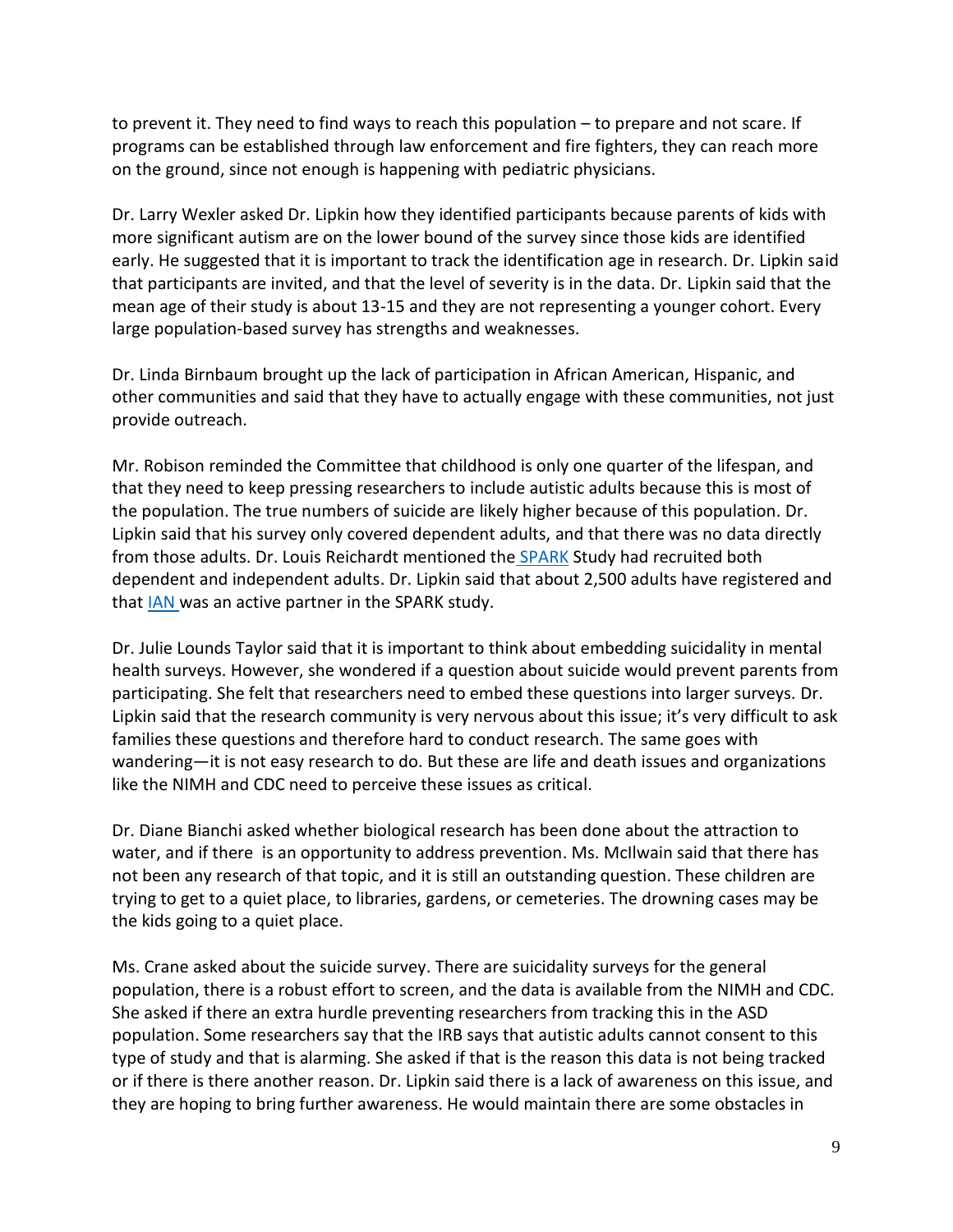asking these questions, but the obstacles to doing the research are mostly about limited funding and limited researchers in the field. Dr. Gordon mentioned that the CDC tracking is based on death certificates, which would not show a diagnosis of autism. Ms. Crane stated that she believed there was also a tracking of suicide attempts. Dr. Gordon suggested that attempt data would come from emergency wards and not in-depth surveys that would reveal diagnoses.

### **Committee Business**

 **Susan Daniels, Ph.D.** Director, OARC, NIMH and Executive Secretary, IACC

**Joshua Gordon, M.D., Ph.D.**, Director, NIMH and Chair, IACC

 work of the IACC. They hope to include new features such as interviews and videos, and they welcome feedback from the Committee. OARC and the NIMH Office of Research on Disparities [and Global Mental Health](https://www.nimh.nih.gov/about/organization/gmh/index.shtml) have collaborated to organize an upcoming event in the fall, which September 19 in Rockville, MD. Speakers will be discussing different aspects of this issue, and it will also be webcast and accessible to the general public. There will be an announcement in Dr. Daniels introduced the [OARC newsletter,](https://iacc.hhs.gov/news/newsletter/) as a new effort to keep people informed about the will be a panel discussion on autism in girls and women. The tentative date for the seminar is upcoming emails and posted on the website.

 Dr. Daniels gave an update about the portfolio analysis. They are in process of completing the 2014-2015 IACC ASD Research Portfolio Analysis Report and hope to have it published for the October meeting. She requested that three to four Committee members volunteer as consultants to determine if they should add new funders or refine definitions in the 2016 version of this report.

 Dr. Daniels reviewed the new 2016-2017 Strategic Plan that covers services and research issues. The OARC staff has edited the seven chapters. The goal now is for the Committee to review and approve the new Strategic Plan. There are 13 sections to the new plan, including chapters for Questions 1-7, a section on duplication of effort, and a budget recommendation. Dr. Daniels led the Committee through all section reviews.

 [Introduction: D](https://iacc.hhs.gov/meetings/iacc-meetings/2017/full-committee-meeting/july26/strategic-plan-introduction-draft.pdf)r. Reichardt thought the introduction was quite good. Mr. Robison, who created the first draft of the introduction, said that a good job was done by OARC to make this section a coherent whole. Mr. Robison said there were minor edits that he will email to Dr. Daniels. Dr. Daniels asked to receive edits and comments for the entire strategic plan by August 4.

 [Vision, Mission, and Core Values Statement:](https://iacc.hhs.gov/meetings/iacc-meetings/2017/full-committee-meeting/july26/strategic-plan-vision-draft.pdf) OARC took comments from the last review of the statement and incorporated some of the new ideas. Dr. Bianchi asked if the term "consumer" is required. Dr. Daniels said that this was the original language, but that it could be changed. They did not want to use the term "patient," but "community member" or "community focused" could be an alternative. Ms. Crane wants to keep the focus on the autistic individuals, and that the family and individuals can also be specifically named. She said that "consumer" is a very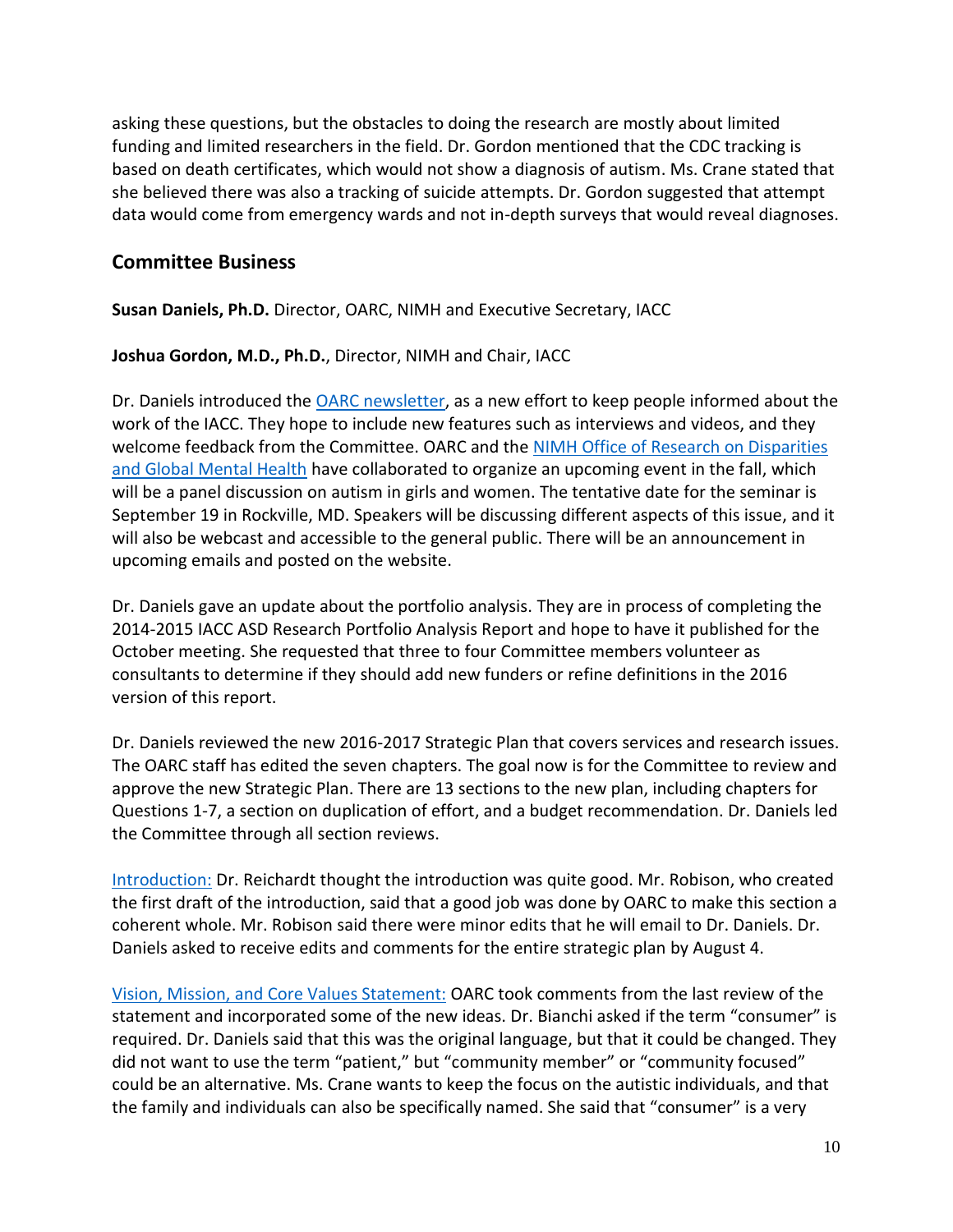common term in mental health. Dr. Daniels suggested using "individual" and "family member." Mr. Robison said, in the core value on "spirit of collaboration," they should specify that they will listen to diverse people, but also specific autistic views. He suggested that, in the core value on "sense of urgency," they should focus on steps to rapidly and efficiently address the needs of people with ASD, but they cannot lose sight of the importance of long-term gains from research. In the "ethics" portion of the statement, he requested that quality of life be listed as the first thing rather than the third.

 Dr. Gordon asked to focus on the language—to change "consumer" to "community" or to "individual and family-focused." Dr. Birnbaum did not want to lose the word "community" in the top paragraph. Ms. Crane agreed to include it and there was no objection to this from the Committee. Dr. Gordon asked for proposed wording about spirit of collaboration and if "thoughtfully consider public input" included everyone else. Mr. Robison suggested "individuals with autism and their families." There was no objection from the Committee to this language. Mr. Robison suggested adding, "we will focus on responding rapidly and efficiently to the needs and challenges of autistic individuals and their families," to address the sense of urgency and then cover the long-term aim in the paragraph on excellence. Dr. Gordon wanted to ensure "people on the autism spectrum and their families." There were no objections by the that "autistic individuals" in place of "individuals with ASD" covers everyone, and suggested Committee to this language.

 Dr. Gordon reviewed the language and said that he wanted to be sure to communicate the respect for people with autism and what they bring to the table. He also felt that "the public" adequately includes the scientific community as well. Dr. Birnbaum suggested that "community" is an inclusive word and that the ASD community includes a broader group that exclusively autistic individuals and their families. Dr. Gordon reviewed the final language, "We will treat others with respect, listen with open minds to the diverse views of people on the autism spectrum and their families, thoughtfully consider public input, and foster discussions where participants can comfortably offer opposing opinions" under Spirit of Collaboration. Dr. Gordon suggested that it is unnecessary to add "community" to this sentence because the community is addressed well in the next slide. The new language conveys the notion that they Gordon moved to approve this language. There were no further comments from the want to include multiple perspectives and that individuals are distinct from the others. Dr. Committee.

 [Overview of ASD Research Funding](https://iacc.hhs.gov/meetings/iacc-meetings/2017/full-committee-meeting/july26/strategic-plan-funding-overview-draft.pdf)**:** This is a summary based on the portfolio data. Dr. Amaral said that the OARC did a great job on this section and that he sent in some minor edits. He thought that, at the end of this section, increased funding shouldn't come at the cost of agreed that this point could be reiterated. No further comments were made on this section. reducing funding elsewhere. In other words, it should not be a zero-sum game. Dr. Daniels

Question 1 - [Screening and Diagnosis:](https://iacc.hhs.gov/meetings/iacc-meetings/2017/full-committee-meeting/july26/strategic-plan-q1-draft.pdf) The objectives presented to the Committee were streamlined so as to be in a consistent format and to address redundancies. Dr. Kavanagh had two minor suggested changes that she will email. Dr. Mandell wondered if someone could help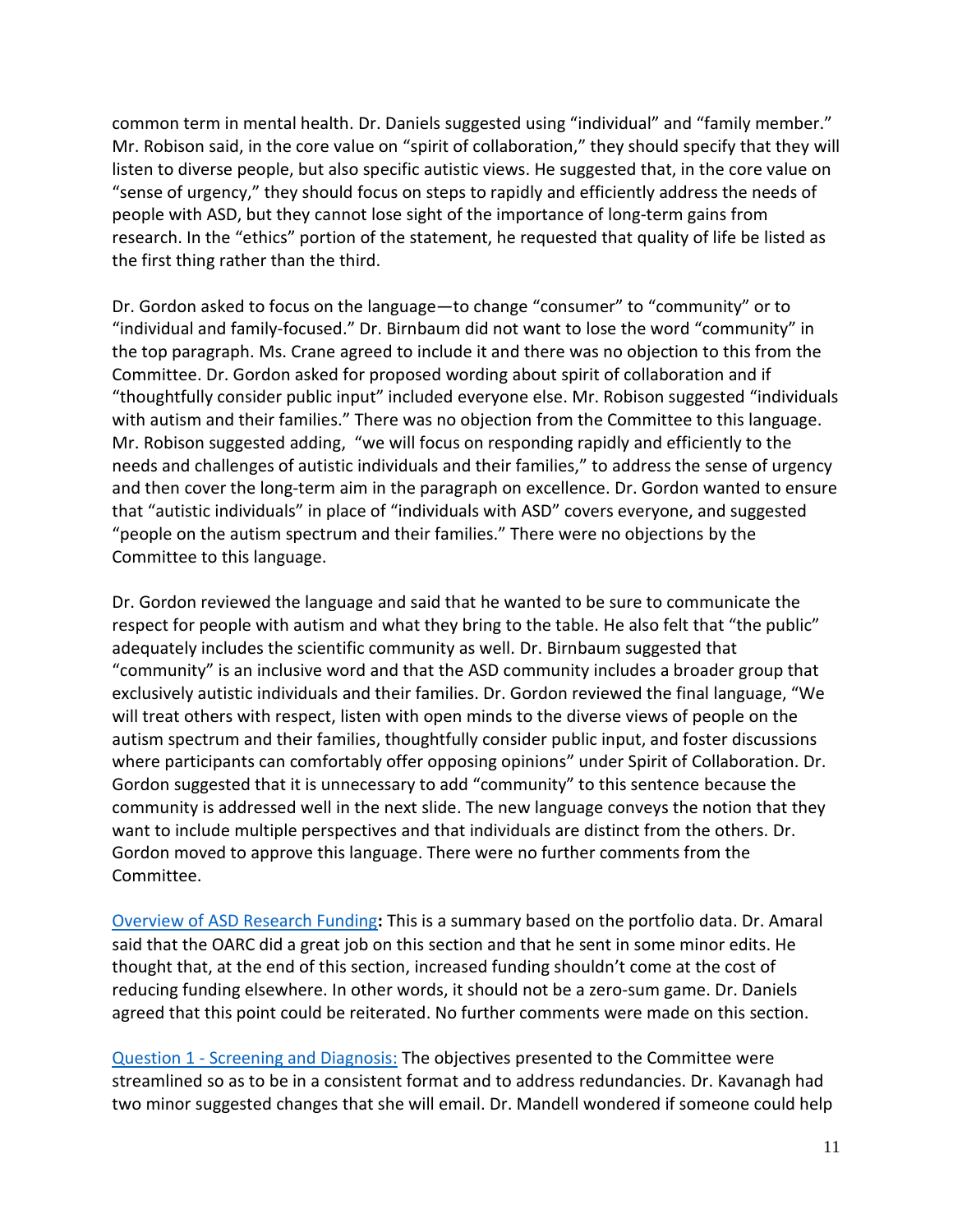him understand how one of the examples associated with objective 1 fits there, as it seems to be a value statement and does not make a recommendation about what should be done or how it can benefit the evidence base. Dr. Mandell wanted this issue to get the attention it appropriate place to call it out. Dr. Daniels asked the writers of this section for comments. Dr. Walter Koroshetz asked for clarification about whether the problem was the wording or the placement under the first objective. Dr. Mandell confirmed that his comment was related to placement. Dr. Gordon suggested that reducing disparities means that they exist and need to be reduced. Dr. Mandell said that the goal should be to ensure that the benefit of universal screening is equal among subgroups, specifically to improve early detection in girls and those with intellectual disability. Dr. Kevin Pelphrey said that there is a scientific component to this that should not be lost; they want research redirected at this gap and also want to test if there are differences in outcomes as a result of that early detection. Dr. Mandell agreed those are important questions and suggested that the Committee think about the goal and how they are meeting this goal when the annual portfolio analysis is discussed. Objective 1 is not about improving early detection, but rather increasing the evidence base. Dr. Gordon suggested "these designs must pay attention to special autism populations such as…" Dr. Mandell agreed on this language, if that language is the intent. Ms. Crane suggested "individuals with intellectual disability." Dr. Daniels agreed with this language and there were no other comments by the Committee on this specific section. deserves, because the tools and programs are lacking, but this does not seem to be the

 Dr. Reichardt expressed concern and suggested that there should be another round of discussions prior to approval of the Strategic Plan. Dr. Daniels reminded him that the entire Committee is required to be involved in the approval process and asked if there should be an extension for another round of revisions. Dr. Reichardt suggested a two-step process including another set of conference calls, followed by final approval in October. Mr. Robison reminded the Committee that this is six months late and suggested that the Committee vote for approval today. Dr. Daniels pointed out that the role of this document is to help set priorities for ASD research and services, and unless it is completed, it cannot be used to advise anyone. Dr. Gordon suggested the Committee continue the review chapter by chapter and then discuss whether to accept the document or not.

Question 2 - [The Underlying Biology of ASD:](https://iacc.hhs.gov/meetings/iacc-meetings/2017/full-committee-meeting/july26/strategic-plan-q2-draft.pdf) There were three objectives presented for this question area. The Committee had highly prioritized research in women and girls, and wanted to propose a cross-cutting objective to support the underlying sex differences in biology, specifically for girls and women. They called it "cross-cutting" so that projects looking at ASD in to be mapped to this cross-cutting objective. Dr. Reichardt and Mr. Robison supported this. Dr. Taylor asked why this proposed objective was placed under Question 2, and Dr. Daniels suggested it could go anywhere because it is cross-cutting. Dr. Pelphrey supported the concept, and felt it belonged at the beginning, or maybe even earlier in the report. Dr. Koroshetz asked if there were certain edits that removed draft language, and Dr. Daniels confirmed that some sections were shortened to conform to a uniform length across chapters. Dr. Reichardt suggested that there are some topics, such as sex differences, were not included and should be females can eventually be coded to their appropriate Question area while still allowing funding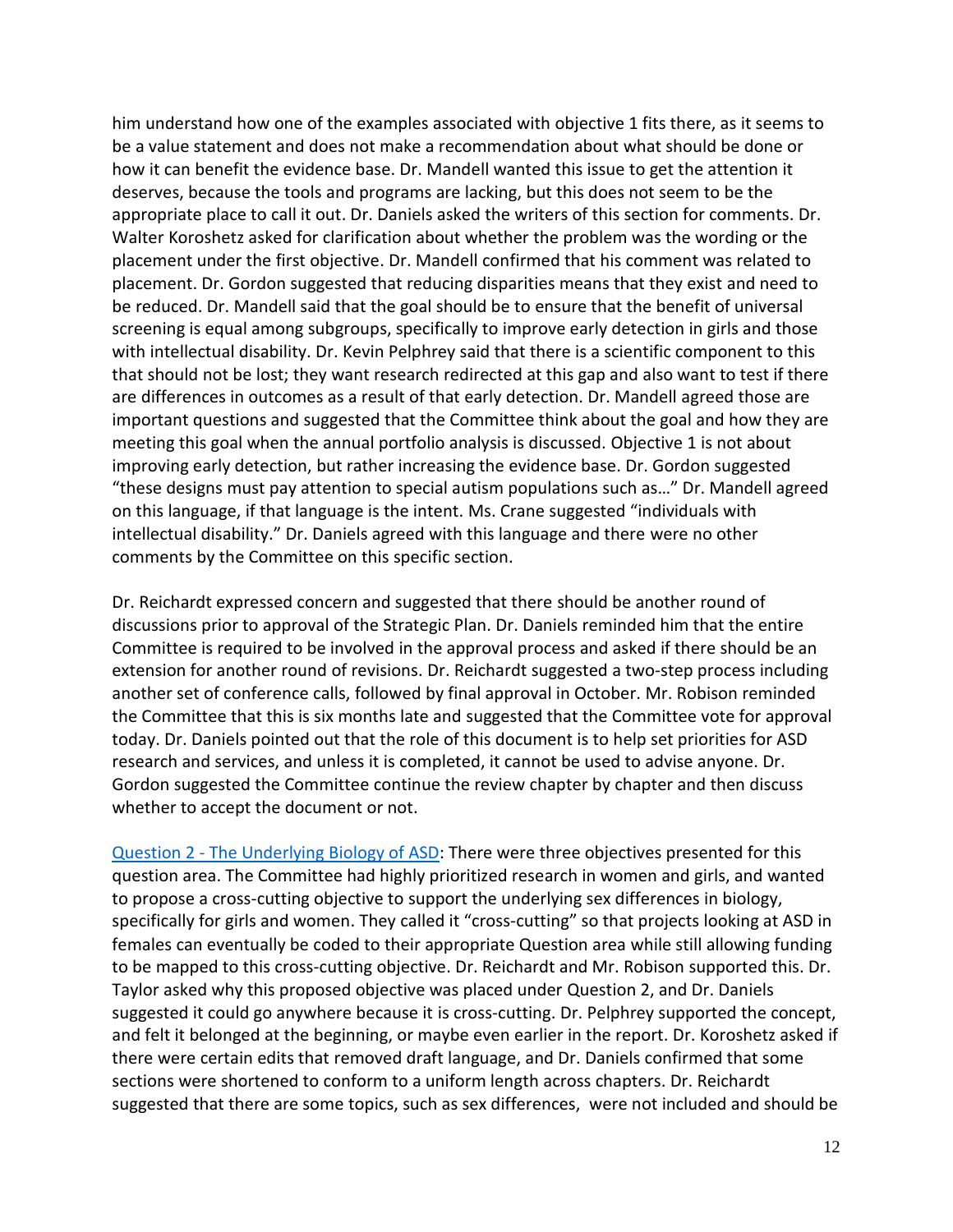added, but that they could likely be addressed with just a few sentences. He will email Dr. Daniels with specific suggestions. Dr. Amaral mentioned that some of the topics Dr. Reichardt is suggesting be added to Question 2 may already be covered in Question 3, and felt that the topic of animal models was covered well in the chapter on Question 2.

 Dr. Bianchi suggested that the topic of genetics is covered in Objective 3 and that they have to consider that complete health records for an individual must include the health records of the individual's mother, in order to include the *in utero* period. As written, she felt the language was imprecise. She suggested, "preconceptual screening data" and "prenatal records" might be good language. Ms. Crane felt concerned about this language and that it may be politically charged. Dr. Birnbaum mentioned that there is data that shows that it is also important to consider environmental exposures, not just genetics. Dr. Gordon argued that the language read by the community writ large matters, and that "complete health records" means all of the data. Ms. Crane asked to finesse that language to "health records to the child and parents." She was concerned that language could bring fears of eugenics and other sensitive issues. Parental health is relevant, but it will not necessarily be read in the way it is meant. Dr. Bianchi suggested that since the embryonic stage is within the mother's health data, it would be appropriate to use "complete health records from the child and parent" and strike the time period.

Question 3 - [Risk Factors:](https://iacc.hhs.gov/meetings/iacc-meetings/2017/full-committee-meeting/july26/strategic-plan-q3-draft.pdf) Dr. Koroshetz asked for a point of clarification about the survey of twins with autism that was cited. Dr. Amaral answered that it was a review paper describing a meta-analysis that showed 45 percent concordance for monozygotic twins. Dr. Reichardt said that there were a few sentences about evolution in the sex chromosomes that he wished were in this section and that he will send suggestions by email.

 Dr. Daniels added that since the last meeting, revisions had been made to this chapter about environmental factors and reducing disabilities. Ms. Crane added that the language on genetic counseling may be interpreted in a way that causes alarm in the community. Dr. Amaral answered that this point is important and that there are still many questions about how this kind of genetic information should be delivered to individuals, but we find out more from genetics studies about autism and other long-term diseases, there will be implications for lifetime health. He felt the Committee should not ignore the issues if the benefit of this research could help someone. Dr. Reichardt added that genes identify targets for treatment that people would find positive. Ms. Crane asked if it can be worded as "gene-targeted interventions" to specify why they are focusing on this. Dr. Bianchi added that for any fetal sonographic abnormality, a chromosomal microarray is the standard of care. This test is able to identify variation in parts of the genome associated with some forms of ASD. Part of the research community's responsibility is to provide an evidence base of accurate information to help doctors provide solutions. Dr. Amaral said that the benefits go beyond gene-targeted interventions. Some of the mutations may have long-term implications that the family may want to be aware of. They need to think about how to present this kind of data, although it is a complicated question. He suggested they think about how to inform a family about the implications of these findings.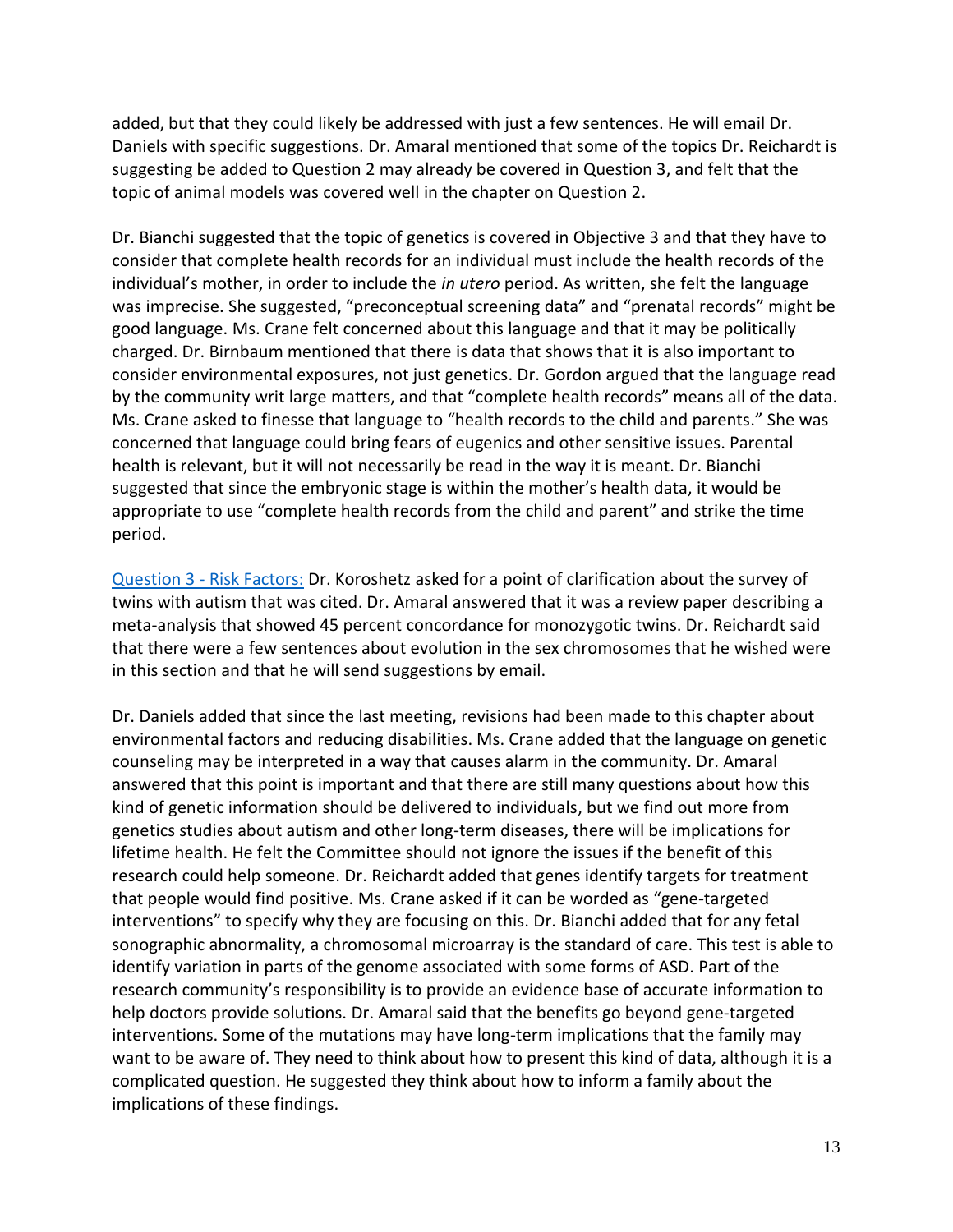Ms. Crane said that the question is how to capture that nuance with one sentence in this report. Dr. Bianchi said that one wants to communicate the need for an evidence base to provide data on the complexity of risk genes to inform family discussions. Ms. Crane said that being accurate about the risk is not enough to make a decision without also informing about quality of life and resources available. It is not enough to say that your child will have a disability without also talking about what the implications are. Dr. Amaral said that the primary point of the sentence is to identify risk genes and clinical outcomes. It is impossible to answer that question now, in terms of cause and effect, until there is more information.

 Ms. Crane was not sure they can come to consensus about genetic counseling that will fully address the needs and concerns of the community. Dr. Daniels suggested taking out "clinical effect" and "causal relationship" and addressing the topic later in the text. Ms. Crane added that parental concerns and attitudes can remain in the objective. Dr. Peña suggested the that this topic is larger than genetic counseling. By the time genetic testing is done, the child is often a little older, so the counseling is to best understand the relationship between the genotype and the potential phenotypic outcomes. It is more about what it means to have a specific genetic variant as opposed to affecting prenatal counseling. Dr. Koroshetz talked about his work with Huntington's disease, and there was fear among the community that the genetic information would be given out without the counseling. Dr. Amaral said that both sides of the discussion are important, and how you explain the presence of a mutation is important. sentence end after "clinical outcomes," rather than "causal relationship" and "genetic counseling." Dr. Bianchi added that this wording is about adding to the evidence base and is important. Dr. Pelphrey suggested changing "causal" to "complex." Dr. Stuart Shapira added

 Dr. Gordon refocused the Committee to approve the language that is there. He suggested they can appreciate the nuances involved, but can agree that understanding the genetics and the that the Strategic Plan is a public statement referred to by people applying for grants. Excluding counseling might not be the right message to send to people writing grants to do research. From an organizational standpoint for what this Strategic Plan is supposed to do, he suggests the Committee should consider the language from this point of view. Dr. Gordon took a vote to approve the language as is, and the Committee voted to approve. potential outcomes is important. Dr. Wexler suggested that this counseling is being done, and

Question 4 - [Treatments and Interventions:](https://iacc.hhs.gov/meetings/iacc-meetings/2017/full-committee-meeting/july26/strategic-plan-q4-draft.pdf) Dr. Daniels received feedback that more robust discussions about certain therapies and interventions in diverse populations should be included in this chapter. She asked if there were additional items to discuss. Dr. Amaral said that all of the topics mentioned in the feedback will need substantial revision. In terms of this document leading the way for research over the next few years, he said they need to highlight that this represents a big gap in research and need to invest more resources in this area. One issue is that stratification of the autism population is important, but this does not come into play in terms of clinical trials. Dr. Daniels said that there are members of the Committee that can contribute language on the use of stem cells. Dr. Mandell said that it is not clear from the summary what the gaps are in behavioral research. Perhaps this is leading to objectives that are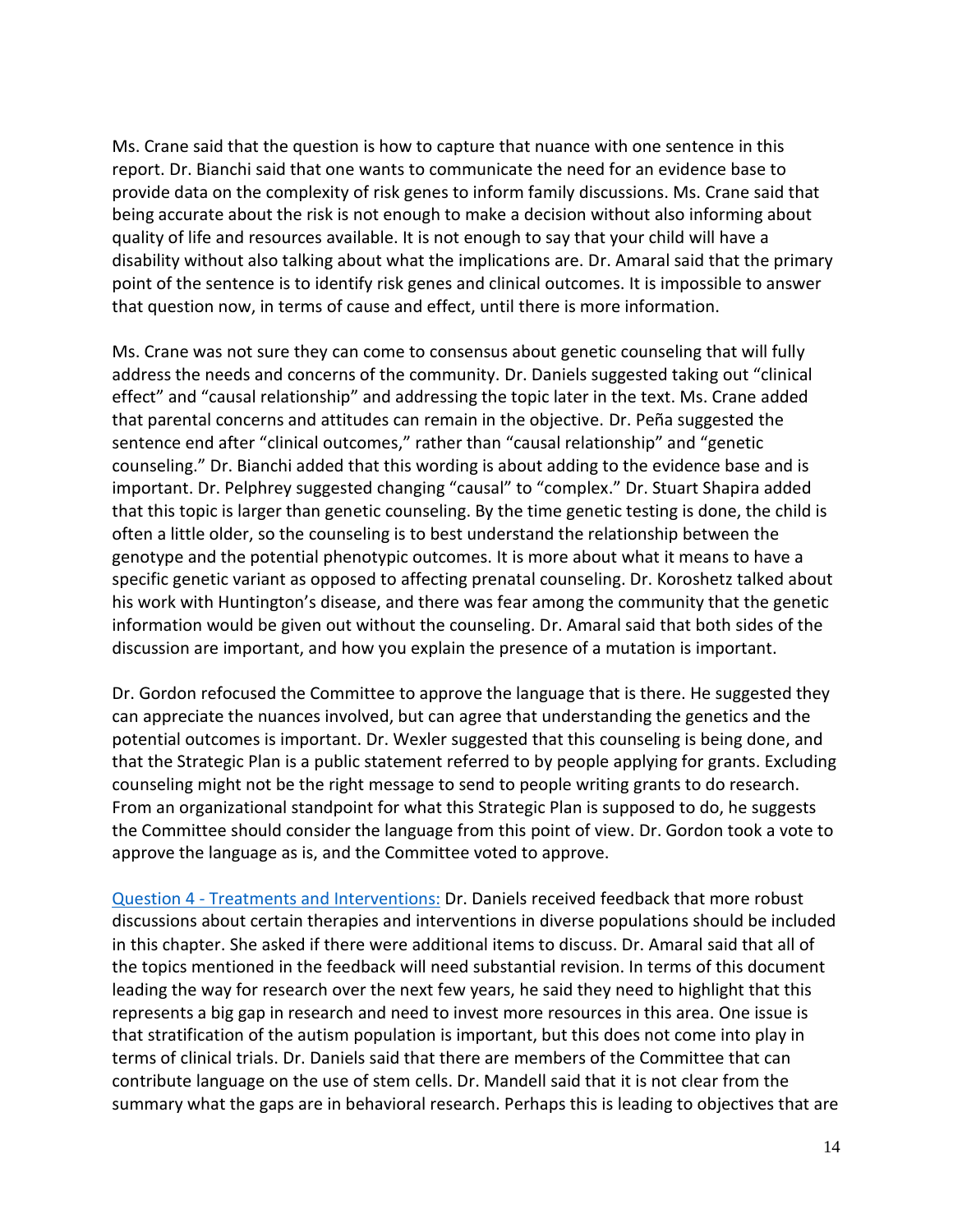broad, except for on the topic of technologies. If this is going to set the research agenda for the added that they need ways, similar to what is being done in cancer, to direct drugs specifically to where they are needed. Dr. Amaral mentioned that the biomarkers of treatment outcomes are important and should be seen as a remaining gap. Dr. Daniels suggested that this chapter next few years, he does not think these gaps have been adequately addressed. Dr. Reichardt needed substantial revision.

[Question 5 -](https://iacc.hhs.gov/meetings/iacc-meetings/2017/full-committee-meeting/july26/strategic-plan-q5-draft.pdf) Services: There were no comments from the Committee about this section.

Question 6 - [Lifespan Issues:](https://iacc.hhs.gov/meetings/iacc-meetings/2017/full-committee-meeting/july26/strategic-plan-q6-draft.pdf) Dr. Mandell said that this is a good chapter, and his only question was about the need for a prevalence study in adults. Unless they think the prevalence has changed, the bigger issue is the need to identify individuals with autism. Ms. Crane does not think the prevalence has changed over time, but there is debate on the topic, and it is therefore something that needs to be studied to settle the question. Policy advocates need this information to identify the scale of need for autistic adults. They also need studies on identifying and developing better measures. Dr. Daniels said that the need for identification of autistic adults should already be included in the draft.

Question 7 - [Infrastructure:](https://iacc.hhs.gov/meetings/iacc-meetings/2017/full-committee-meeting/july26/strategic-plan-q7-draft.pdf) There were no comments from the Committee about this section.

[Duplication of Efforts Statement: T](https://iacc.hhs.gov/meetings/iacc-meetings/2017/full-committee-meeting/july26/strategic-plan-effort-duplication-draft.pdf)here were no comments from the Committee about this section.

 [ASD Research Budget Recommendation:](https://iacc.hhs.gov/meetings/iacc-meetings/2017/full-committee-meeting/july26/strategic-plan-budget-draft.pdf) Dr. Daniels said that the Committee discussed the requirement to have a budget recommendation. They addressed lifetime costs, research opportunities, and other rationales in the narrative. OARC has been collecting data on research funding and has tracked this to see how much purchasing power the autism research budget has lost over time. They do have an idea of the important research areas that need additional investment. For developing a specific budget recommendation, there are four options to consider, reviewed by Dr. Karen Mowrer: 1) to maintain a steady growth in the research budget, 2) to recoup dollars lost to inflation since 2008, 3) to return to the historic high of 2010, and 4) to significantly grow the autism research budget.

 Dr. Reichardt asked if it is possible to have a fifth option based on a calculation of the cost of doing science because the rate of inflation in science is somewhat greater. Dr. Mowrer explained that their calculations used the rate of inflation for research. Mr. Robison asked President's proposed cuts to the NIH budget affects this. The Committee decided to look at the entire autism research budget as a whole because each objective is so broad and complex. The Committee's job is to make a recommendation on the budget. Dr. Reichardt added that, in this context, they should be aspirational. Dr. Gordon suggested that in order to accomplish everything in the plan, the budget requirements would need to be a lot higher than a doubling of the 2015 autism research budget to \$685 million. They do not want to give the false impression that whatever number they pick would cover everything proposed in the Plan. Dr. about how the Congress and Senate determine budgets for research and about how the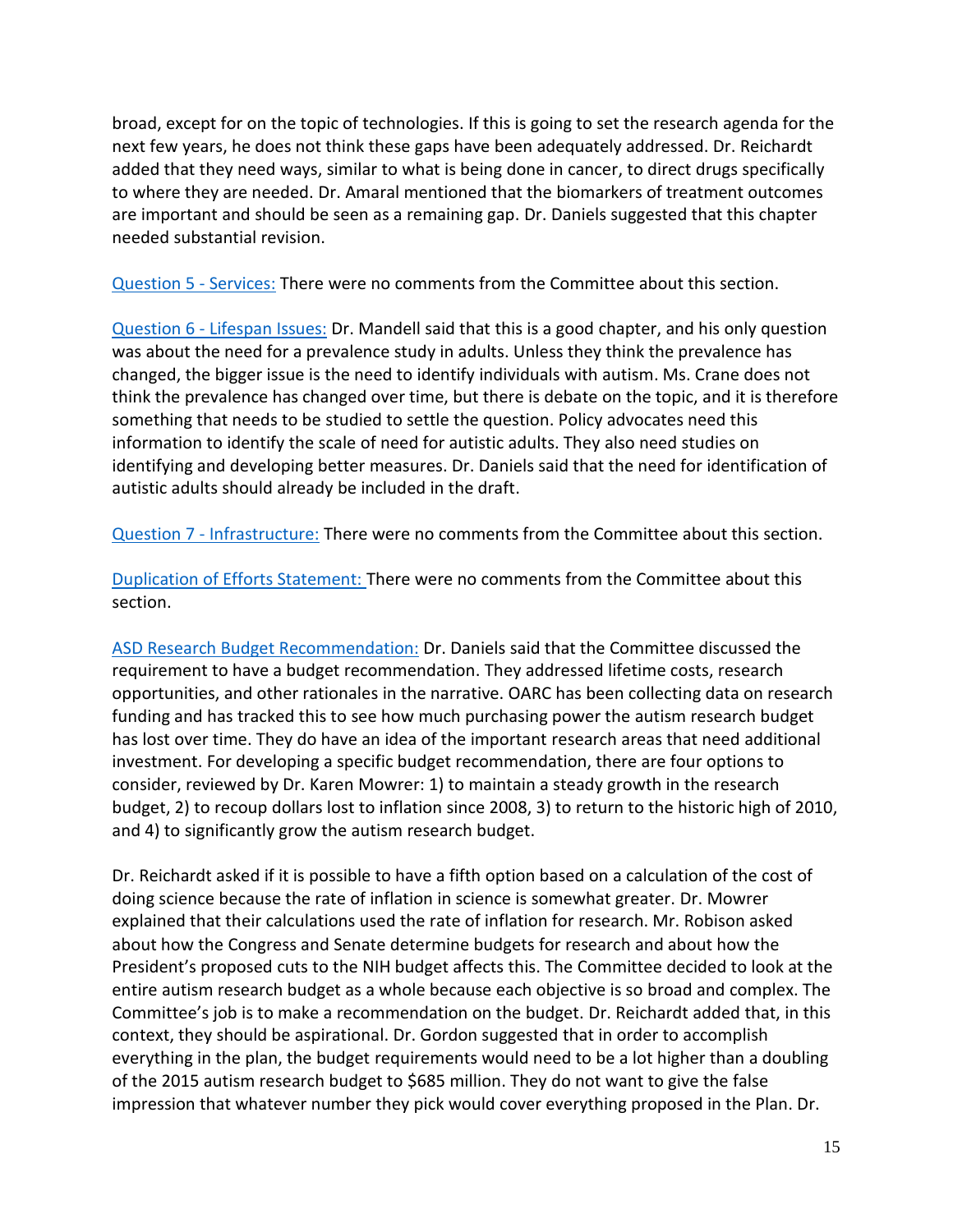of a Committee member on this Committee. Dr. Gordon reminded the Committee members that all members, including those that are agency representatives, have been asked to recommend a budget for the Strategic Plan. Dr. Daniels added that federal employees are also permitted to abstain from voting on recommendations, if they prefer. Peña reminded the Committee that federal employees in general cannot make recommendations to Congress, but they can make recommendations when serving in the role

 Dr. Gordon reminded the Committee that there were four options on the table. Option 4 was the most ambitious, and the least ambitious was Option 1. He asked for the discussion to be a concrete discussion of a new option, or a discussion about these four. Dr. Gordon asked the Committee if there was a motion to approve Option 4 to double the budget. Mr. Robison asked if they should ask for three years to double. Dr. Reichardt recommended to double the budget within five years from last year. The Committee approved Option 4. Dr. Gordon summarized that this recommendation will be made, along with additional text explaining that the recommended is not enough money to do everything in the Plan, but that it is a reasonable start.

 Dr. Daniels asked if there should be a shift in the balance of the autism research portfolio. Mr. Robison suggested there should be a shift to more lifespan and services to correspond to the new Strategic Plan. Ms. Crane agreed and added that research in the other areas that pertain to adults are put into Question 6. Only 2 percent of funding is currently going toward this need. Dr. Taylor added that they might want to focus on Question 4 as a short-term goal. Dr. Gordon asked to go on record against making recommendations on a shift in balance. He said that they do not know what research proposals will come in and that his preference is to keep recommendations general rather than picking out specifics.

 Dr. Mandell was concerned about not having good scientists to go into some of these areas and would like to add language about the importance of developing the science workforce in specific areas of need. Ms. Crane agreed that getting too specific is not a good idea, but that 2 percent of research funding for research on adults with autism is much too low. Dr. Koroshetz agreed that 2 percent was not defensible and that this area of research requires more attention. Dr. Daniels suggested that language can be added about the need to prioritize translational research and research across the lifespan. Dr. Gordon agreed that 2 percent is not defensible, but other Question areas such as 2 and 3 also address the adult population. Dr. Daniels asked for comments to be submitted by August 4, and OARC will incorporate those into a draft that will be shared among the working group chairs. There could then be the possibility of a phone call with the Committee, in needed, rather than bringing the draft back for discussion at the October meeting. After the discussion, the Committee voted in favor of approving the Strategic Plan with the changes discussed and a review from the working group chairs.

### **Oral Public Comment Session**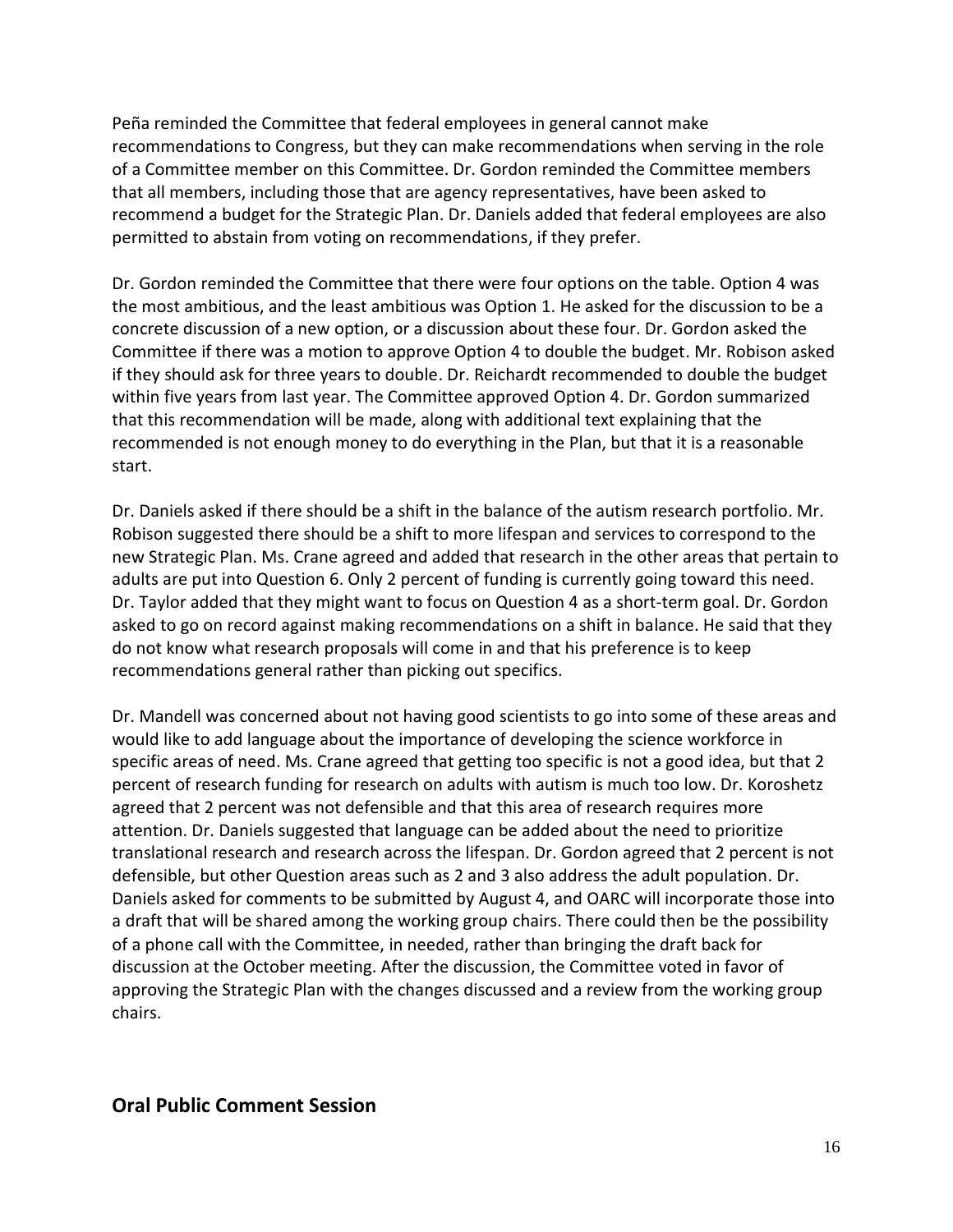#### **Joshua Gordon, M.D., Ph.D.**, Director, NIMH and Chair, IACC

 Dr. Gordon introduced the Oral Comments Session and said that there will be opportunities to have brief discussions about each of the presentations.

 **Thomas Frazier**, Ph.D., Chief Science Officer at Autism Speaks, provided an update of their sequences and make the data freely available for autism research. They currently have 5,205 genomes on Google Cloud. A 2017 <u>study</u> that was published in Nature Neuroscience used this data to identify 18 new risk genes. The Autism Network has achieved a few milestones, including 100 published manuscripts and 7,000 participants enrolled in the Autism Treatment Network. There are eight new pre-doctoral fellows being supported by Autism Speaks for 2017, dedicated to autism science. A number of the fellows provide blogs on the Autism Speaks website. As part of their strategic planning process, they have made created a survey for the full range of autism stakeholders. To date, they've received more than 5,000 responses, most of which came from mothers of children with ASD. They hope to disseminate results from this study soon. They have a unique role in funding novel projects to target autism subgroups, and are talking about transitioning the Autism Treatment Network to a Learning Health Network science portfolio. The goal of the Autism Speaks MSSNG project is to collect 10,000 genome with clinical trial capabilities.

 **Carol Weinman**, Esq, is a criminal attorney and mother of a son with autism. She brings her expertise in law and autism together to specialize in crime in autism. She hears a lot about victimization and wandering, but a lot of people are not aware of how many of these people are becoming criminal offenders. Part of this issue is related to the unique characteristics of individuals on the spectrum, and they do not always understand the consequences of their behaviors. There are those who are getting arrested and those who are interviewed by police or in the courtroom. There are unique concerns with approaching this issue, and there needs to be a heightened awareness. There can be police training, so that when they see this behavior, they recognize the autism. And there is a need to train the prosecutors to not handle these cases in court in the same way that they handle other cases. Prosecutors and judges do not understand autism, and do not understand that there is no intention of criminal activity. Their main concern about an individual is if will they do it again. They find that when they teach individuals with ASD that these behaviors are considered criminal, they will not do it again. She also spoke about the occurrence of sex crimes and that there is not enough education on this issue. Many take to the Internet out of curiosity. It is mostly males who are getting arrested, and once they enter the federal system, many of them have to be registered as sex offenders. This is a vulnerable population with so many challenges and on top of that they are given a criminal record. She said that her job is to prevent them from getting that criminal record. Dr. Koroshetz asked if there is data out there about involvement with the justice system. Dr. Daniels said there has been some published research, and they can potentially follow up on this topic at future meetings. Mr. Robison said that he also serves the judiciary branch as an expert in autism in criminal cases, and one problem in unraveling autism and other psychiatric conditions is that this information is sealed, and so there are restrictions on speaking about or publishing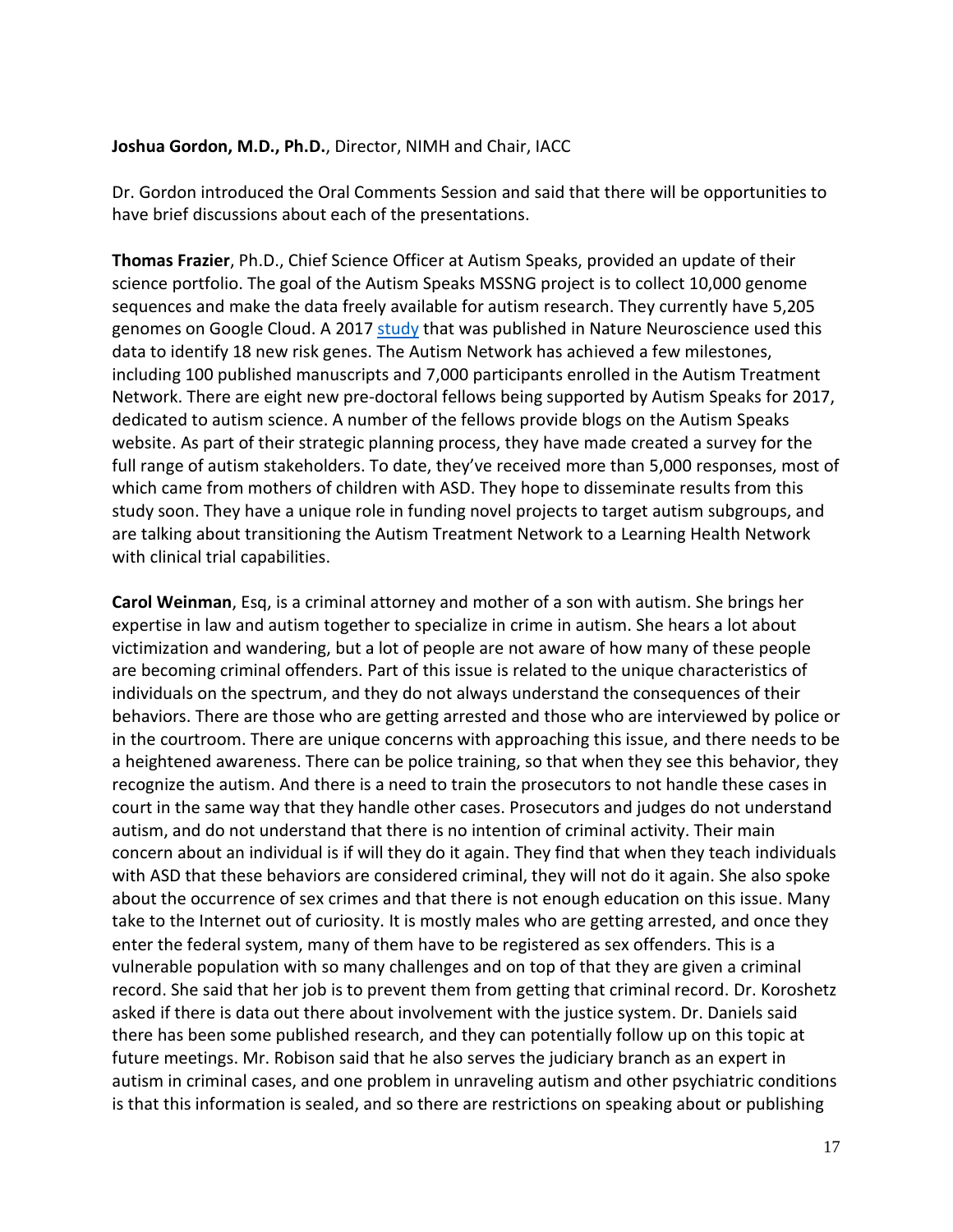information about these kinds of cases.

 **Mary Jo Lang**, Ph.D., P.N.P., B.C.B.A.-D, talked about antecedent management before an individual gets to the criminal system. One of the challenges is that teachers are not properly prepared. She has a school with 100 students, and the problem is that the teachers may have had one course addressing autism, which is not enough to apply knowledge to a complicated situation. The parents too are grieving and angry, and there is limited mental health resources for these parents to learn to deal with this. Even those with resources do not learn how to fare well in dealing with autism. She talked about serving students who are moderately to severely affected and have been through crises. If this happens at a young age, by the time the child is an adolescent and they are ready to transition to the workplace, it is very difficult to educate the public. The news does not give the necessary information about the integration and resources that are needed to take place for support. Inappropriate sexuality is a problem that will keep people from public benefits, jobs, and from experiencing an overall quality of life.

 **Margaret Gautier** is a parent of a child with autism who is in the public school system. Part of the issue she has encountered is that the school system is unable to properly determine each child's level of functioning and that there needs to be a way to pull the information from specialists, teachers, and tests to come up with a way to educate these kids. The State of Virginia has the Standards of Learning (SOL), but it is not a functional curriculum for kids like her child. The teacher is responsible for coming up with his or her own curriculum to map to the SOL. There is a lot of inconsistency in the public school system. They do not have centers, or a place for teachers to come together and discuss how to address these kids. Sometimes teachers are so burnt out that they do not have the energy to remain dedicated to the cause. There is a benefit to having more technology in the classroom. The public school system is inconsistent about whether and how they use technology. In addition, training on how to use technology to better serve these children is not mandated. The government needs to help more to standardize autism as a service and to make it a specialty within the medical field. Her son can learn and interact through technology because he does not have to interact with people. She has asked her public school system to use programs to help him, and funding is always a problem or they do not know enough about the technology. There needs to be more oversight in the school system, and it needs to be from a higher authority and not left to the states themselves.

Link to the list of **Oral Public Comments** 

### **Summary of Written Public Comments**

 **Karen Mowrer, Ph.D.**, Health Science Policy Analyst, Office of Autism Research Coordination, NIMH

 Dr. Mowrer summarized the Written Comments. The IACC received comments from 17 commenters organized under six broad topics. The first topic was autism research priorities, and they had nine comments for this topic as described in the Written Comments list. The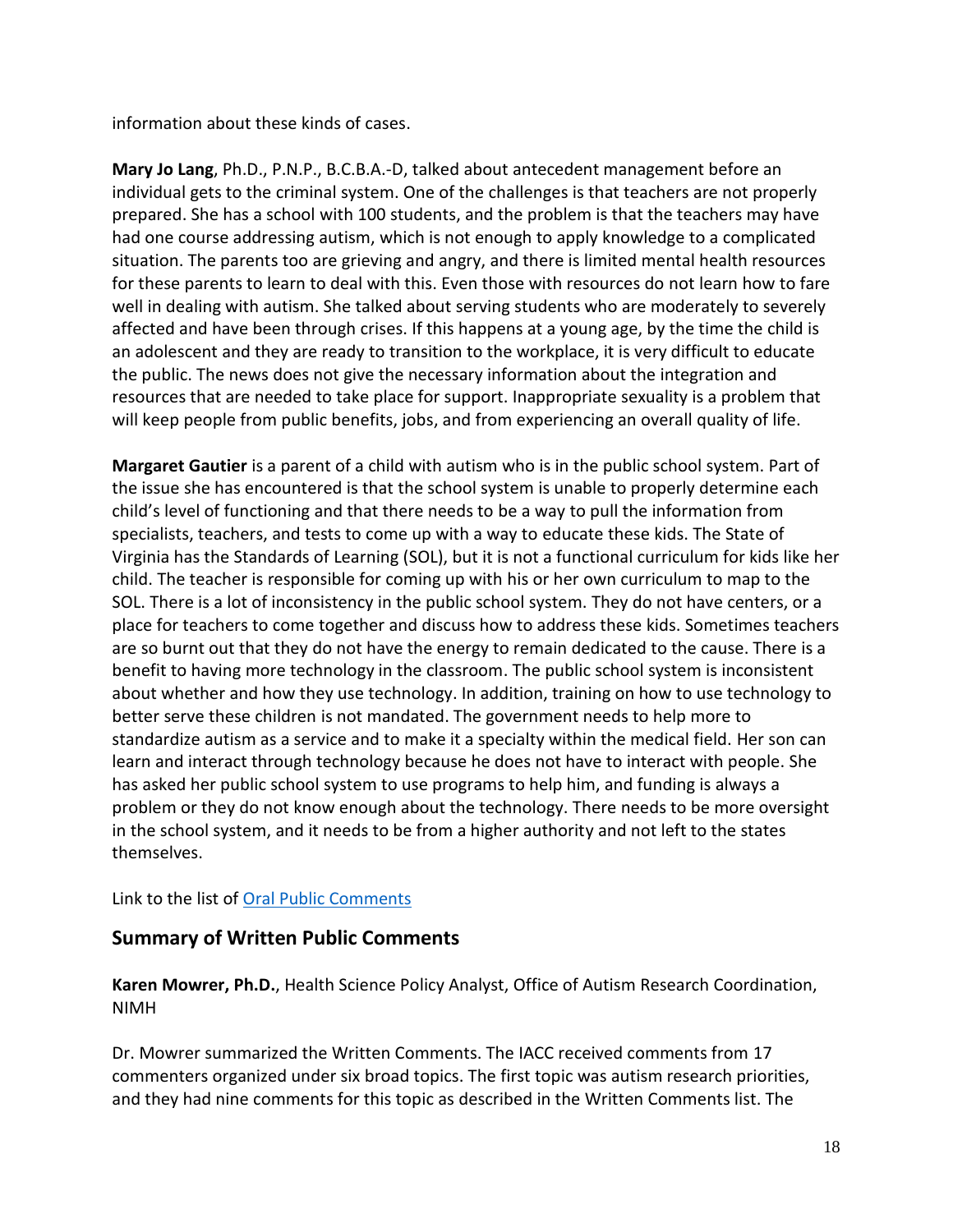second topic was the role of the IACC, with five people commenting. The third topic was transition to adulthood and adult services. The fourth topic was autism resources and support, and there were two comments. The fifth topic was vaccines in autism, with two comments. The last topic was the IACC Strategic Plan for Autism Disorder, with one comment. The IACC thanked everyone who submitted written comments.

Link to the list of [Written Public Comments.](https://iacc.hhs.gov/meetings/iacc-meetings/2017/full-committee-meeting/july26/written_public_comments_072617.pdf)

### **IACC Committee Member Discussion of Public Comments**

 Dr. Gordon encouraged the Committee to discuss the oral and written comments, especially since it was raised as a request. Mr. Robison asked if they could do a roundtable discussion to address these concerns at greater length. He recognizes how important it is to the people who write or present comments or in person. Dr. Gordon suggested that the Committee discuss some of these comments in more detail today.

 Mr. Robison asked what is the tradeoff between acceptance, prevention, and cure as a topic. Some have said that if their autistic child could speak the way he does, they would consider them cured. He gets letters from people on the spectrum who say they want to be cured and that the IACC is made up of neurotypical people. Mr. Robison asked what others on the Committee thought. Dr. Daniels said that the topic is in the Strategic Plan and could be highlighted further. Dr. Bianchi mentioned that this topic also comes up in Down's Syndrome. Prospective parents make a distinction between an unborn child with no personality and a born child who experiences life and has a personality. She said they do not use the word "cure" either, they say "growth." Treatment is a complicated issue, and there may be different points across the lifespan where it may be more appropriate to think about treatment. It is very difficult to think about changing a personality that is intrinsic. Treatment may be more ethical and appropriate at certain points of the lifecycle.

 Ms. Crane said they need to hear from people on the autism spectrum and include those non- speaking individuals. They have opinions that can be ascertained and need to be taken into account. Mr. Robison said that people like himself do not believe they are free from disability. Dr. Gordon said this needs to be made explicit. In a doctor-patient relationship, the doctor a treatment decision is being made by someone other than the individual affected, because that is how to act in the best interest of the patient. What is tricky about talking about prevention or cure in the case of ASD, is that it is the parents making that decision very early life. Ms. Crane brought up parallels in the deaf community and, for instance, cochlear implants. Individuals have very strong opinions about whether they wanted those implants as a child. provides advice on medical decisions. There are ethically more straightforward decisions where

 Dr. Mandell asked about the underlying assumptions that guide those spoken and unspoken decisions that they make and prioritize. Some of those assumptions are related to prevention should just have discussion and maintain diversity in opinion. He said he does not know and cure. He asked how important it is that they have consensus about those issues or if they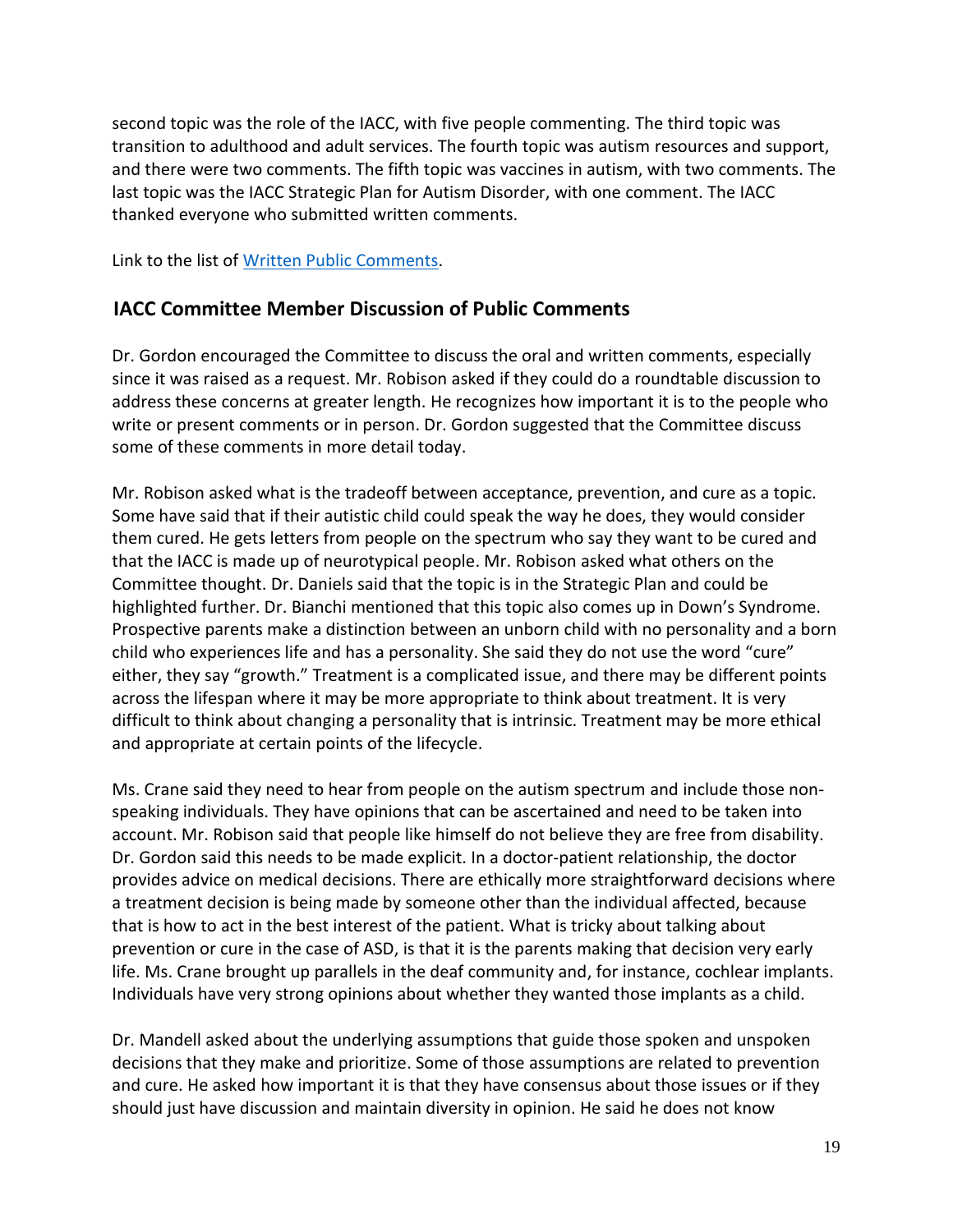whether it is healthy to have to come to consensus on the issue. Dr. Pelphrey said that this is an important point. He said that the Committee makes recommendations about funding for autism research and services, which requires putting forward concise, clear statements about what they think should be funded, and that is the only time they need to stand in unison. The community is not going to get anything, if they do not spend time building and presenting a coherent set of "asks". Mr. Robison explained that people all have different challenges because of autism, where one person might wish to change one thing, or at a different age, one might just learn to live with it. If they can all agree with that, then they should agree that they develop the tools and therapies that can assure the best quality of life for every autistic person. Dr. Gordon said that this is what is in the vision statement. Dr. Amaral mentioned that Question 3 is about prevention, so when parents say "I want to cure my child," in many cases they may be really saying "I want to rid my child of the gastrointestinal problems" or any other specific issue. The IACC should be developing a research agenda that addresses these things, such as sleep disturbances or cognition. This is what the Strategic Plan is meant to do.

 Ms. Crane asked about services, which are impacted by policies being debated in the administration right now, such as special education and jobs. These are all funded by Medicaid, and there may be a significant cut in Medicaid. These services are at risk. Today is the anniversary of the passage of the Americans with Disabilities Act. That law has done so much to bring individuals with disabilities out from institutions and into integrated jobs and communities. Medicaid is almost always the main funder for those services.

 Dr. Amaral commented about Dr. Eileen Nicole Simon and her theory of brain regions that may be most damaged. He would like to say on the record that these are all interesting ideas. The problem is that they do not have the raw materials to prove some of these theories. It is not that she is necessarily wrong, but that researchers do not have the resources to prove these theories. Dr. Gordon underscored this statement with the need for the development of brain banks. NIMH has a **brain bank** that includes autism samples and Dr. Amaral at the Simons [Foundation](https://www.simonsfoundation.org/) has a registry. They have had the 100<sup>th</sup> donation to the brain bank and invite more people to participate.

 Dr. Mandell commented on Ms. Gautier's insightful remarks. There is a need to train teachers to be experts in autism, and there needs to be a model where teachers can "dip their toe in the water" before they teach these kids. They know there is a high burnout rate and that there is no in-service consultation or support. They "train and pray," where they get one day of training and then are sent back out to the classroom to teach. Congress has never full appropriated funds for special education. They should keep in mind when talking about race, they are talking about place in terms of these disparities. He hopes this is foremost in the Committee's mind when they consider the research and practice agenda. If research does not make it into practice, then the research does not have the impact it could.

 Dr. Gordon wants to reiterate that even if they do not have the opportunity to discuss all of these comments today, the Committee does consider them important and discusses them outside this forum.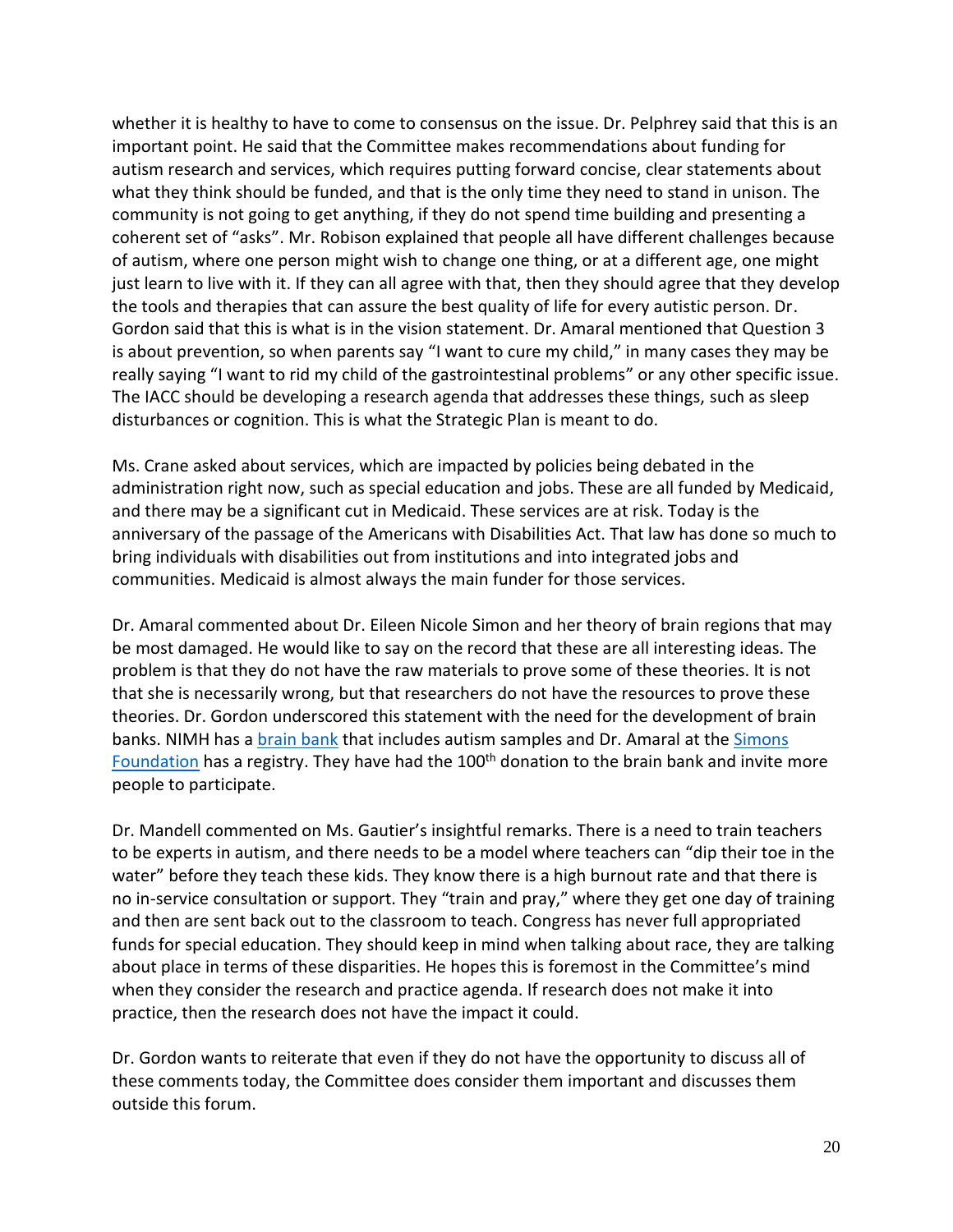## **Autism After 21**

 **JaLynn Prince**, President and Founder, Madison House Autism Foundation **Adrienne McBride**, Executive Director, Madison House Autism Foundation **Desiree Kameka**, Director of Community Education & Advocacy, Madison House Autism Foundation

Ms. JaLynn Prince talked about startin[g Madison House](http://www.madisonhouseautism.org/) ten years ago. They did a marketing survey locally, statewide, and nationally, and found there is a great need to serve the adult a head count on their way to an event, and her husband asked where Madison was, and she said that Madison does not count, thinking he had already been accounted for. And then they heard a voice from the back saying, "1, 2, 3, 4…" and then they realized "Madison counts." population. She described a story that underscores why they do this work. Her family was doing

 She talked about wanting to put out a plan for autism, specifically for the adult experience of autism that takes up three-fourths of one's life. She showed the Committee some videos of Madison. Every ten minutes a child with autism becomes and adult with autism. At age 21, people lose access to services. Due to insufficient social support, these people have difficulties on the spectrum and the challenges they face. in housing, jobs, education, and more. [Madison House Foundation](http://www.madisonhouseautism.org/) raises the visibility of adults

 Ms. Prince then reviewed some statistics: there are 2 million adults in the U.S. on the autism spectrum, 50,000 individuals who become an adult with autism each year, more than 2,000,000 children who will age out of the system by 2020, and this results in an estimate cost of \$300 billion, which is estimated to double by 2025. There has been much progress, but there are still challenges, such as lack of appropriate and affordable housing, excessive under- and unemployment, insufficient post-secondary education or vocational training, and lack of medical care by informed providers. When she speaks of medical care, she does not mean treatment, but instead is referring to the need for more clinicians who are trained to work with typical conditions in adults with autism. This is important to help make these adults comfortable enough to go back to a provider. Autistic children grow up to be autistic adults, and this is a fact that still suffers from a lack of awareness. She asked the Committee, "How can we create solutions if we don't recognize the need?"

She mentioned th[e Autism After 21 Day,](http://www.madisonhouseautism.org/video-recap-autism-21-day-inaugural-breakfast-focuses-employment/) and that they are now going into their third year with this event. During the month of April, and on April 21 specifically, they have established an observance to recognize the abilities of and issues facing adults with autism. They are challenging people in each state to have this special day be declared officially. They have had a community breakfast to increase consciousness, and many positive results have come from that community connection. They also have a mini-documentary series about adults who are on the who is a cartoonist, and his family. The second documentary was about Adam, and how job spectrum. She showed the Committee two sample documentaries. The first was about David,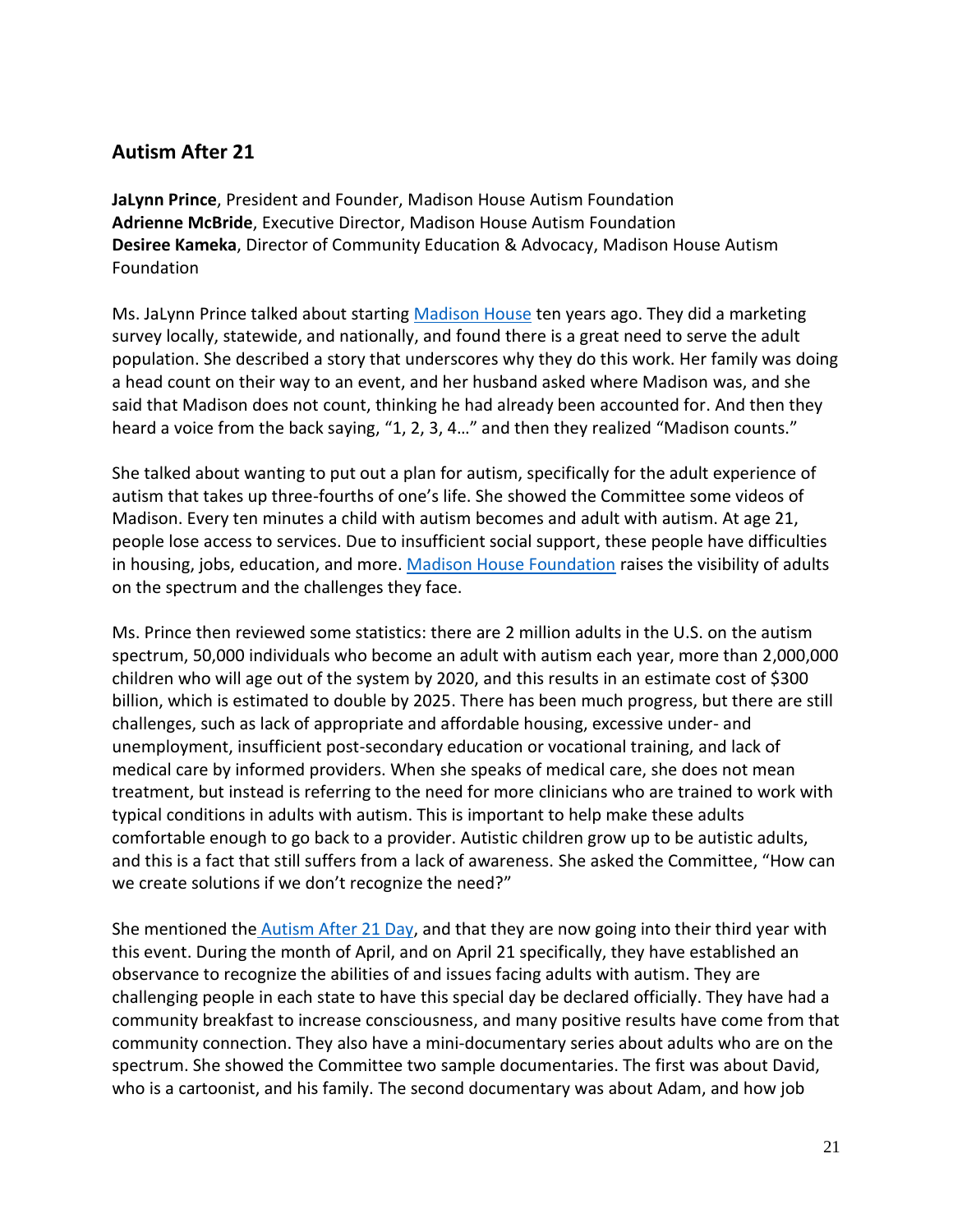support has changed his life. Ms. Prince introduced Adam, who was in the room, to the Committee. For the next presentation, she asked that the Committee and other people in the room recognize April 21, to have these conversations and breakfasts, and to support awareness.

Ms. Desiree Kameka spoke about the **Autism Housing Network** and the Coalition for Community [Choice.](http://coalitionforcommunitychoice.org/) The Autism Housing Network is the culmination of many years of research and site visits. It is an outgrowth of the Opening Doors study. This network is an interactive database, which serves as a directory of housing to help people connect. They believe that housing is a key issue and need that affects many other aspects of quality of life. In other words, if someone loses their housing, all of the resources put into other services and support has been lost. This including a virtual tour of housing options and a map view of a housing directory. There are currently over 300 resources listed on the website. Several individuals on the spectrum will not qualify for Medicaid but still need financial support for housing. She asked the Committee, "If an individual is isolated, living with their family, and has no access to jobs—what does that do influence suicide rates?" She wonders if there is a difference in outcomes in private pay models in comparison to publicly funded options—that might be a question worth looking into. resource can be found at [www.autismhousingnework.org.](http://www.autismhousingnework.org/) The website has various sections, to the suicide rate? And giving people resources to live independently — how does that

 Campus-based models of housing need to be considered as viable options for autistic adults. The opportunities listed on this website have been recommended by people all over the nation. She asked the Committee to please list an opportunity if they know of one. There is a section for survey and assessment tools, which can be useful for tracking how quality of life changes as these adults move into the community. They offer phone consultations, and every week she gets a consult request from a family member who has no experience navigating the system because a caregiver passes away, for instance. As a next step, they will be combining forces with First Step AS Global Leadership Institute to conduct a market study on the foundational nomenclature for policy and housing models.

 Ms. Prince talked about an attorney who put Madison House in his will, which supports the [Madison Fields Farm.](http://www.madisonhouseautism.org/madison-fields-a-madison-house-autism-foundation-project/) They want to encourage research dollars to look at the effect of participation in the farm on education and employment. They also partner to support other at- risk populations such as veterans with PTSD. They would like to increase their impact and encourage collaboration to best support their mission.

### **Committee Discussion**

 Ms. Crane was surprised that the presentation suggested that the adult autistic population has not been addressed when the Autistic Self Advocacy Network has been talking about autistic adults for years. She is concerned that when they talk about housing, they are only talking about intentional communities. These are not the only choices that allow people to move out of a parent's home. Ms. Kameka replied that they do not only support intentional housing but that they also support a broad range. Dr. Mandell suggested that there are very few networks to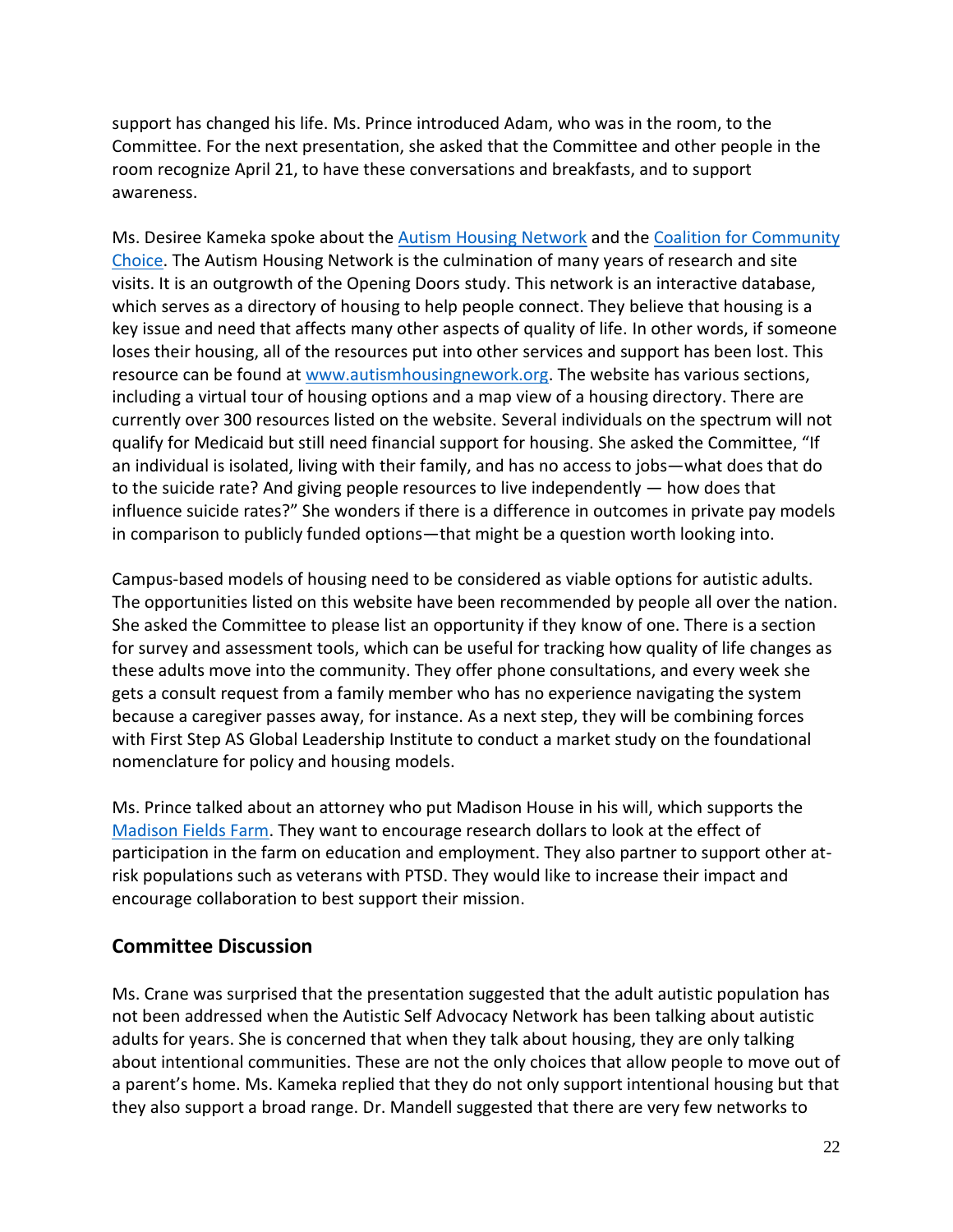support adults with autism and housing. There is a paucity of research in housing option for autism. He asked if there enough variability within the network to lend itself to research and looking at outcomes in different housing settings. Ms. Kameka replied that research can be done with subpopulations or with variability, and that it can inform how the market survey is developed. Ms. Crane talked about living in a shared housing model with another autistic person. She said that if households like this would be missed by the survey, the results would be biased. She would like to know how to make sure that the full range of housing models can be included. Ms. Kameka suggested that consumer-controlled housing and provider-controlled housing are two very different models. Dr. Mandell added that the ability to use a network like this in combination with a survey of adults on the spectrum could really help to understand some of the questions around housing. Dr. Amaral suggested that having a network and experimentally looking at groups of individuals and conducting a longitudinal study could be a good approach. Ms. Crane suggested that there are serious policy situations if they were to study one kind of housing but not others.

 Dr. Taylor said that these are highly complicated issues and encouraged people to keep grappling with these issues and not give up. She suggested the community find ways to move there are two cohorts: individuals who can afford and access services and housing, and individuals who cannot or who live off limited income and waiver supports and need to find intentional housing. Dr. Mandell replied that if they artificially constrain these attributes, that they end up with the bell curve. There needs to be enough overlap in the presentation of the individuals living in these different housing models. Ms. Crane said that this relates to Section 8 vouchers—if they can get data about this, they can make policy recommendations. forward because any progress is huge progress. Ms. Kameka said that, for research purposes,

 Ms. Adrienne McBride said that if anyone is interested in partnering with the market study, please see her after the meeting. Ms. Prince reminded the Committee that during this presentation, four and half more individuals became adults with autism.

 Dr. Daniels thanked the members of the Madison House Autism Foundation for their presentation.

### **Summary of Advances Discussion**

**Susan Daniels, Ph.D.**, Director, Office of Autism Research Coordination, NIMH and Executive Secretary, IACC

**Karen Mowrer, Ph.D.**, Science Policy Analyst, Office of Autism Research Coordination, NIMH

 **Joshua Gordon, M.D., Ph.D.**, Director, National Institute of Mental Health (NIMH) and Chair, IACC

Given the time, this topic will be discussed at the next meeting.